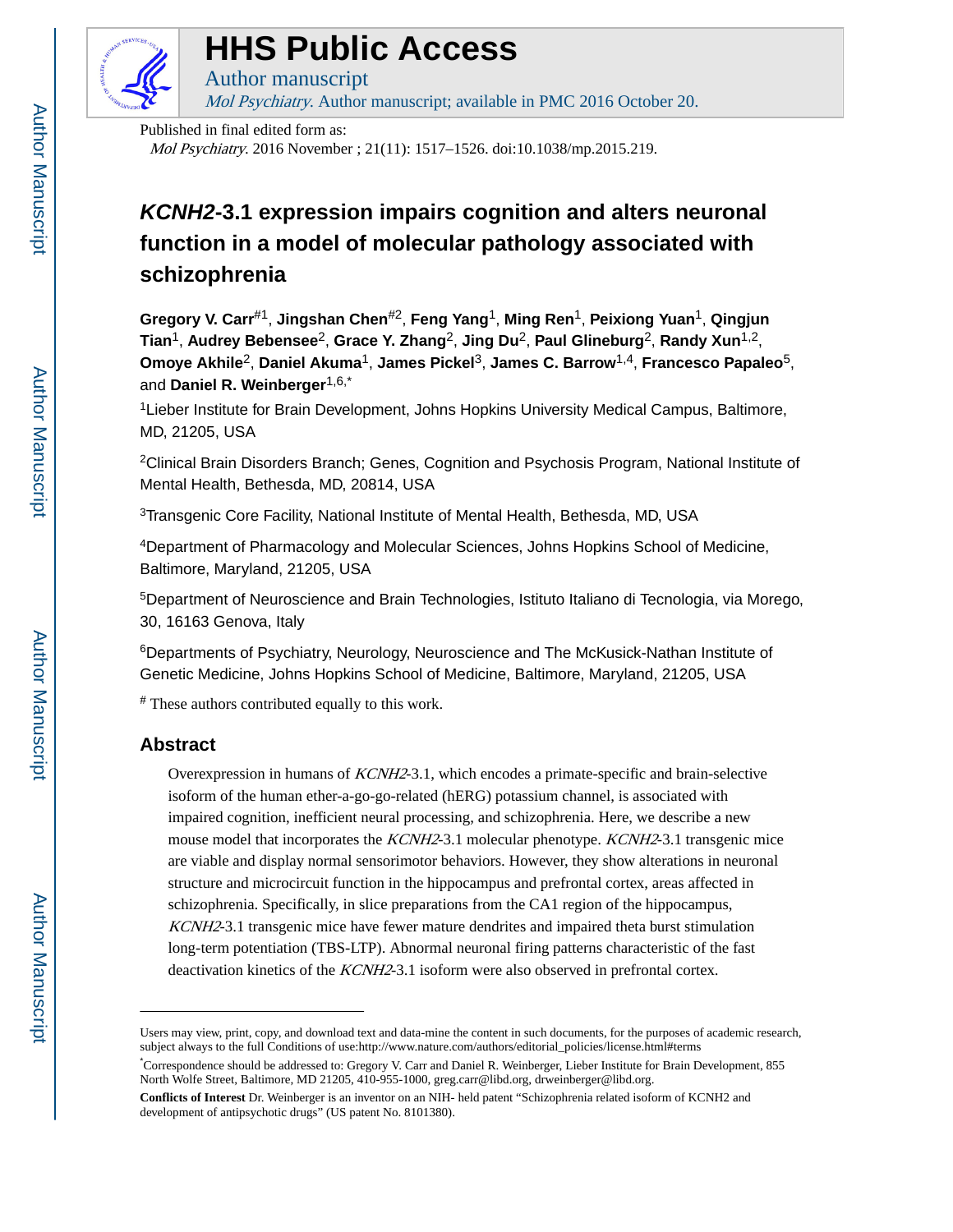Transgenic mice showed significant deficits in a hippocampal-dependent object location task and a prefrontal cortex-dependent T-maze working memory task. Interestingly, the hippocampaldependent alterations were not present in juvenile transgenic mice, suggesting a developmental trajectory to the phenotype. Suppressing KCNH2-3.1 expression in adult mice rescues both the behavioral and physiological phenotypes. These data provide insight into the mechanism of association of KCNH2-3.1 with variation in human cognition and neuronal physiology and may explain its role in schizophrenia.

#### **Keywords**

cognition; schizophrenia; KCNH2; learning and memory; hippocampus; prefrontal cortex

### **Introduction**

Polymorphisms in the KCNH2 gene have been associated with altered cognitive function and with schizophrenia in several independent clinical data sets  $(1-3)$ . The *KCNH2* gene encodes the human ether-a-go-go related (hERG) voltage-gated potassium channel (4, 5). The risk-associated alleles predict impaired cognitive function in both patients and healthy controls as well as overexpression in brain of KCNH2-3.1, a truncated isoform with unique electrophysiological properties(1). KCNH2-3.1 is a primate-specific isoform, enriched in the brain, which lacks the Per-Arnt-Sim (PAS) domain critical for the slow-deactivation properties of hERG channels. Rat cortical neurons expressing KCNH2-3.1-containing ERG channels have higher firing rates and faster ERG channel deactivation kinetics(1). In general, ERG channels have been shown to regulate the activity of neurons in multiple brain regions (6, 7). Thus, these findings suggest that a possible cause of the cognitive dysfunction in patients with schizophrenia associated with elevated KCNH2-3.1 may be decreased synchrony among functionally connected neurons(8). Indeed, people who carry alleles associated with higher expression of KCNH2-3.1 exhibit more inefficient neuronal processing in the hippocampus and frontal cortex during memory tasks as measured with  $fMRI(1)$ .

Cognitive dysfunction associated with schizophrenia is a major unmet therapeutic need, with important implications for functional outcomes in patients (9, 10). Many risk factors associated with impaired cognition in schizophrenia have been identified, including genes and environmental factors, but their potential role in the development of new therapies has been the subject of few investigations (11, 12). The identification of novel treatments for schizophrenia, either designed to remediate or prevent the symptoms, will require greater insight into the functional role of these risk factors in the underlying psychopathology of the disorder. Recent investigations of KCNH2 in relation to schizophrenia have shown that the genotype associated with increased expression of the KCNH2-3.1 isoform predicts enhanced response to antipsychotic drug therapy, suggesting that targeted modulation of 3.1 hERG channel isoform activity may be a viable drug discovery strategy (7, 13)

In the following experiments, we describe the characterization of a transgenic mouse model of the molecular phenotype associated with increased expression of the KCNH2-3.1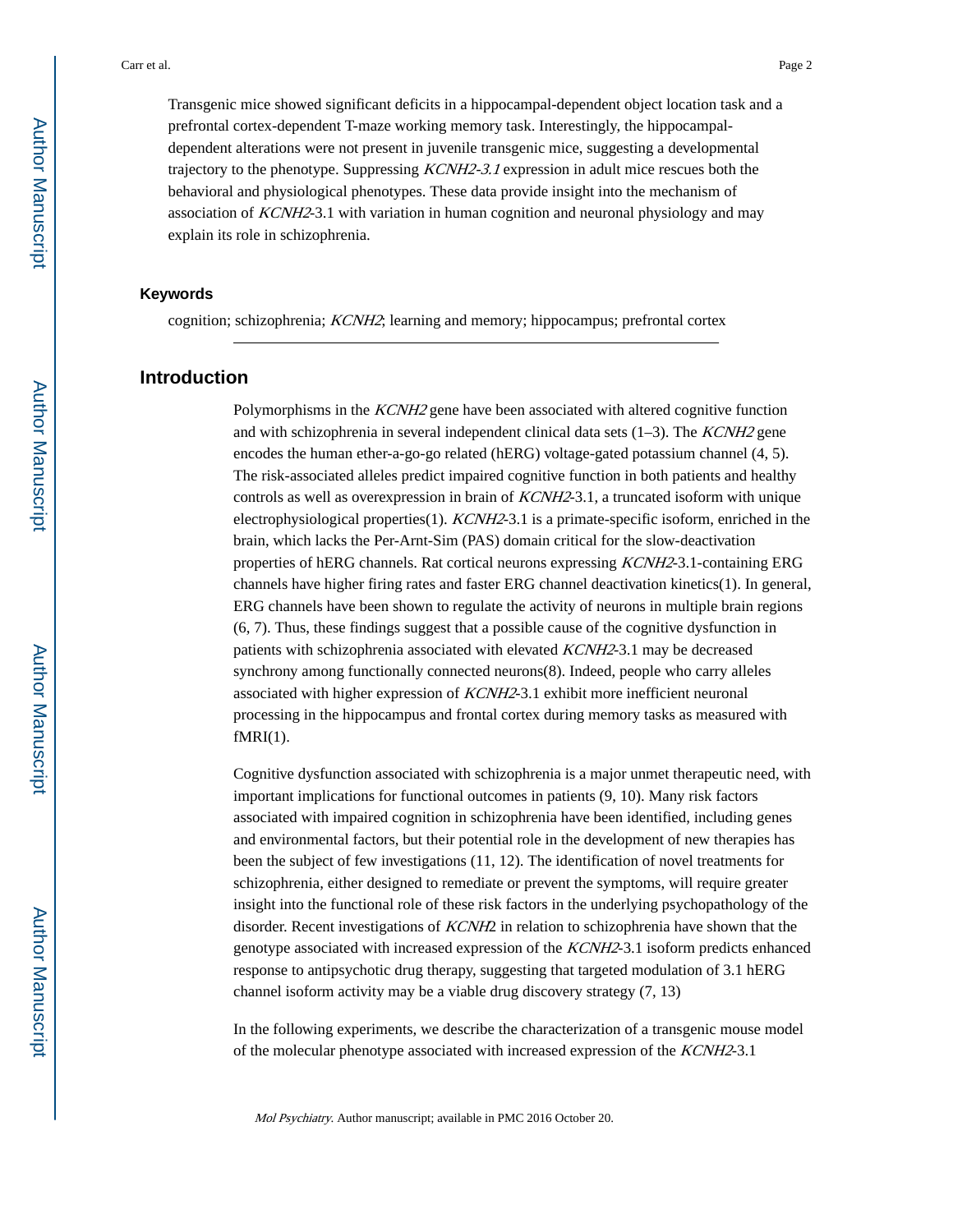isoform. This new transgenic mouse incorporates a potential molecular risk factor for cognitive disturbance associated with schizophrenia; thus, it may contribute to a deeper understanding of the neurobiological bases of schizophrenia-relevant deficits and be of value in the development of novel therapies. Specifically, these mice exhibit deficits in hippocampal- and prefrontal-cortex mediated cognition and altered neural processing analogous to deficits seen in people that overexpress the KCNH2-3.1 isoform.

### **Materials and Methods**

### **KCNH2-3.1 isoform cloning**

KCNH2-3.1 cDNA was generated with the 5'-RACE system (Invitrogen, Carlsbad, CA) by long PCR with specific primers and high-fidelity DNA polymerase, cloned into a pZero-Blunt vector, and then subcloned into pcDNA3.1 (Invitrogen).

#### **KCNH2-3.1 transgenic mice**

All of the mice were maintained in strict accordance with National Institutes of Health animal care gulines and the procedures described were approved by the NIMH and SoBran Biosciences, Inc. Animal Care and Use Committees. To develop the mice, KCNH2-3.1 cDNA was subcloned from pcDNA3.1 into a pTet-splice to generate an inducible pTetOp-KCNH2-3.1 vector. The pTetOp-KCNH2-3.1 DNA was microinjected into the pro-nuclei of the oocytes from  $SL \times C57BL6$  mice to generate transgenic mouse lines. Tail DNA samples from resulting mice were isolated and genotyped for the transgene by PCR. These mice were crossbred with mice expressing the tetracycline transactivator (tTA) gene under the control of the neuron-specific enolase (NSE) promoter (NSE-tTA mice; C57BL/6 background) to produce conditional transgenic mice (Figure 1a). The transgenic mice were backcrossed with C57BL/6 mice (5 generations). The KCNH2-3.1-/NSE-tTA+ sibling mice were used as controls. Male mice between PD56-PD180  $(\sim 2-6$  months of age) were used for all testing except for the electrophysiological and behavioral studies in juvenile (PD16-22) mice. In this article, all mice called "KCNH2-3.1 transgenic mice" were heterozygous for the KCNH2-3.1 transgene and either heterozygous or homozygous for the NSE-tTA transgene due to breeding double transgenic males (hemizygous for both transgenes) and NSE-tTA (hemizygous) females. Additonally, all mice referred to as "control" are NSE-tTA transgenic littermates (hemizygous or homozygous). The performance of NSE-tTA transgenic mice in the object location task was compared to wild-type C57BL/6J mice purchased from The Jackson Laboratory. A second, independent line of KCNH2-3.1 transgenic mice were also tested in the object location task in order to verify the behavioral effects caused by expression of the transgene. All mice, except those used in the T-maze experiment, were group-housed (2–4/cage). All mice were housed in a climate-controlled animal facility  $(22\pm2\degree C)$  and maintained on a 12-hr light/dark cycle with lights on at 0600 hours.

#### **RNA extraction and qRT-PCR**

Total RNA was isolated from homogenized tissue using RNeasy Lipid Tissue Mini Kit (Qiagen, Valencia CA. Cat# 74804). qRT-PCR was performed using Applied Biosystems' TaqMan gene expression assay kits per the manufacturer's instructions (Applied Biosystems/ Life Technologies, Carlsbad, CA). In brief, total RNA was reverse-transcribed with the high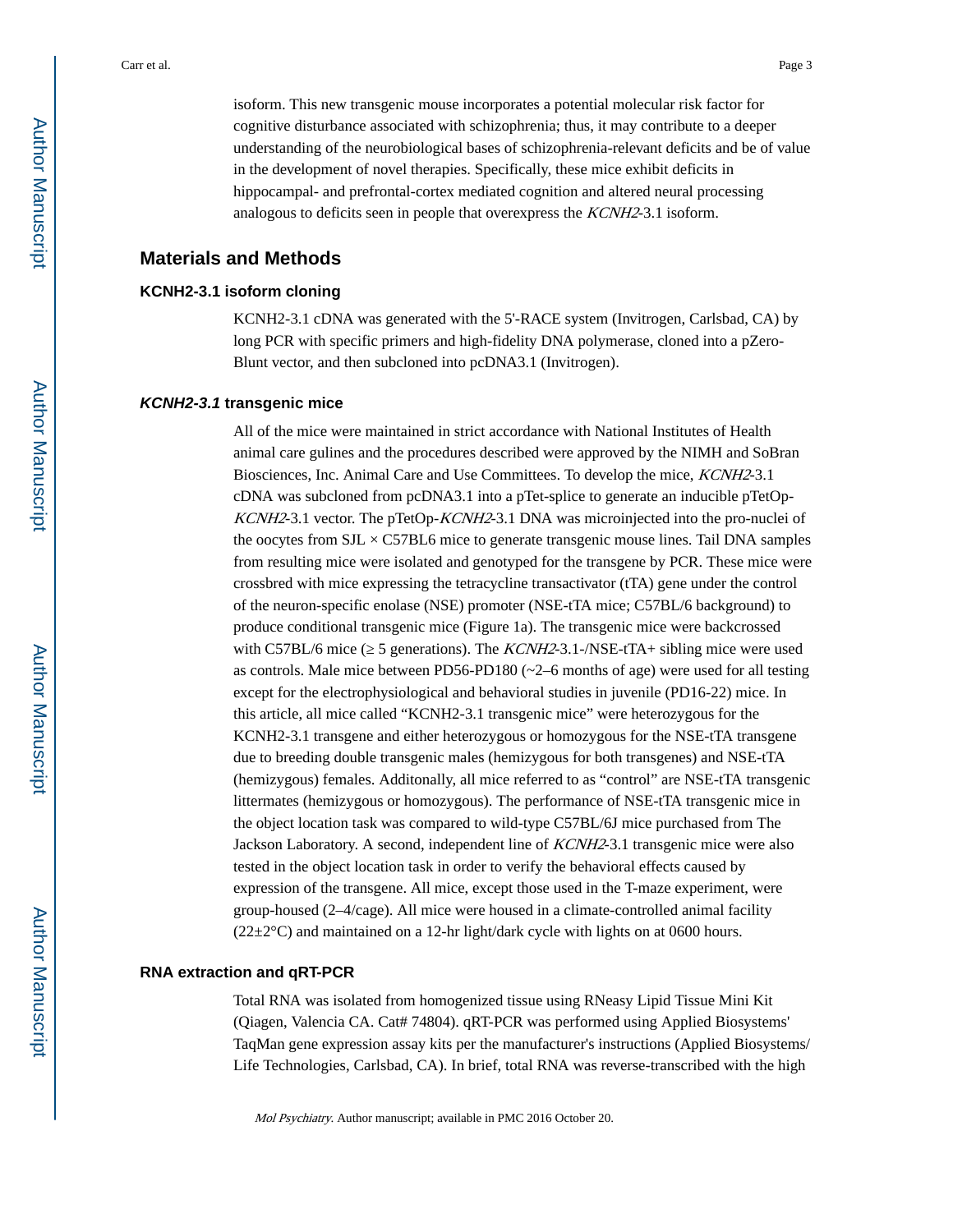capacity cDNA reverse transcription kit (Applied Biosystems, Cat# 4368814) on GeneAmp 9700 thermal cycler. The RT product (cDNA) then entered a 40-cycle real time PCR with the corresponding PCR primers (5'-ATGTCCTCCCACTCTGCAGGGA-3' and 5'- GAAGGTCTTGGCGCGGCCTG-3') on an Applied Biosystems 7900HT Fast Real-Time PCR System. Mouse beta-actin (ACTB, Cat# 4352341E) was used as reference gene.

#### **Electrophysiological methods**

**Hippocampal Field Recording—**Coronal hippocampal slices (400 μm) were prepared in accordance with NIH guidelines. Briefly, hippocampal slices were cut using a vibrating blade microtome (Leica VT1000S, Leica Systems) in ice-cold slicing buffer (in mM: 250 sucrose, 2.5 KCl,  $1.25$  NaH<sub>2</sub>PO<sub>4</sub>, 26 NaHCO<sub>3</sub>, 0.5 CaCl<sub>2</sub>, 4.0 MgCl<sub>2</sub>, and 10 D-Glucose) bubbled with 95% O2 and 5% CO2. Slices were then transferred to a holding chamber containing oxygenated artificial cerebrospinal fluid (aCSF; in mM: 125 NaCl, 2.5 KCl, 1.25 NaH<sub>2</sub>PO<sub>4</sub>, 2 CaCl<sub>2</sub>, 1 MgCl<sub>2</sub>, 26 NaHCO<sub>3</sub> and 10 glucose) for 30 min at 34°C and for another 30 min at 22°C for recovery, and then transferred to a submersion recording chamber continually perfused with 32°C oxygenated aCSF (rate: 2 ml/min). Slices were equilibrated for at least 15 min before each recording. aCSF-filled glass electrodes (resistance <1 MΩ) were positioned in the stratum radiatum of area CA1 for extracellular recording. Synaptic responses were evoked by stimulating Schaffer collaterals with 0.1 ms pulses with a bipolar tungsten electrode (WPI Inc., Sarasota, FL) once every 20 s. The stimulation intensity was systematically increased to determine the maximal field excitatory post-synaptic potential (fEPSP) slope and then adjusted to yield 40–60% of the maximal (fEPSP) slope. Experiments with maximal fEPSPs of less than 0.15 mV or with substantial changes in the fiber volley were rejected. After recording of a stable baseline for at least 15 min, TBS-LTP was induced by 4 TBS events (4 bursts, each of 4 pulses at 100 Hz); HFS-LTP was induced by 4 trains of high frequency stimulation (4 trains, 100 Hz, 100 pulses, 20 s train interval). Field EPSPs were recorded (Axopatch 200B amplifier, Molecular Devices, Sunnyvale, CA), filtered at 2 kHz, digitized at 10 kHz (Axon Digidata 1321A), and stored for off-line analysis (Clampfit 10). Initial slopes of fEPSPs were expressed as percentages of baseline averages. In summary graphs, each point represents the average of 3 consecutive responses. The time-matched, normalized data were averaged across experiments and expressed as means±SEM.

**Medial Prefrontal Whole-Cell Recording—**Control NSE-tTA (KCNH2 −/+) and KCNH2-3.1 transgenic (KCNH2 +/+) mice at ages of postnatal days of 50–72 were used in this study. The brains were quickly removed after isoflurane anesthesia, and 300-μm thick coronal slices containing frontal cortex were cut on a vibrating microtome (VF-200 Microtome, Precisionary Instruments, Greenville, NC). The slice cuttings were maintained in oxygenated ice-cold  $Na^+$ -free sucrose solution containing (in mM) 2.5 KCl, 1.25  $N\text{aH}_2PO_4$ , 26 NaHCO<sub>3</sub>, 0.5 CaCl<sub>2</sub>, 4.0 MgCl<sub>2</sub>, 10 glucose and 250 sucrose bubbled with 95% O2 and 5% CO2. The slices were initially incubated at 35°C in Ringer solution (ACSF bubbled with 95% O2 and 5% CO2) containing (in mM) 124 NaCl, 2.5 KCl, 1.25 NaH<sub>2</sub>PO<sub>4</sub>,  $2 \text{ CaCl}_2$ , 1 MgSO<sub>4</sub>, 26 NaHCO<sub>3</sub> and 10 glucose, pH 7.4, and then kept at room temperature. The slices were transferred into a recording chamber at approximately 32–34°C. For current clamp and voltage clamp, the recording pipettes were filled with intracellular solution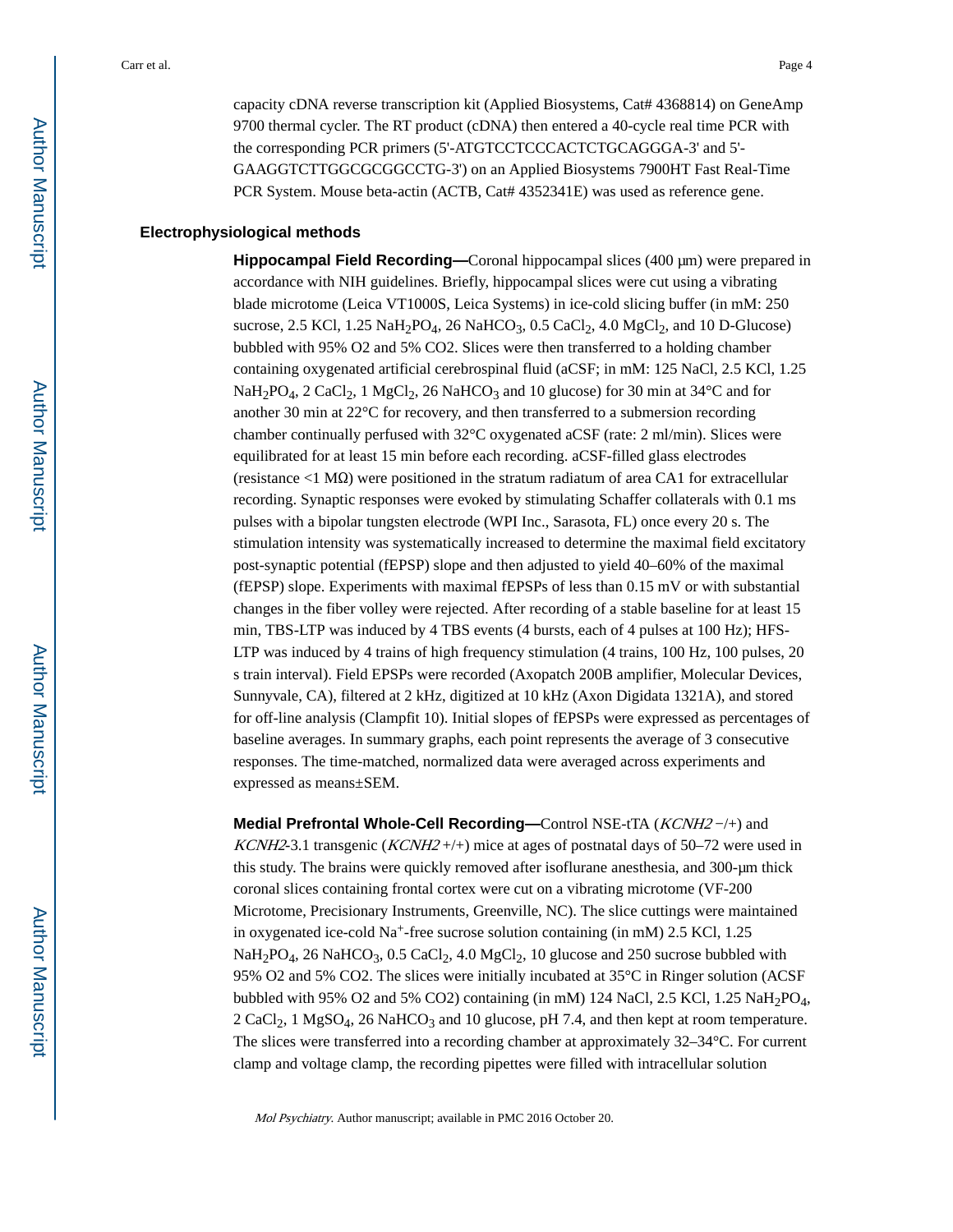containing (in mM) 120 K-gluconate,  $6$  KCl, 0.5 CaCl<sub>2</sub>, 0.2 EGTA, 4 ATP-Mg, 10 HEPES, and 0.3% biocytin, with a final pH of 7.25. The resistances of patch pipettes were 3–6 Mω. After whole-cell configuration was achieved, series resistance were compensated by 80– 90% and monitored periodically. Most pyramidal neurons at deep layers of frontal cortex had series resistance around 7–8 M $\Omega$  (range, 4–13 M $\Omega$ ). A small percentage of pyramidal neurons with a resting membrane potential less than −50 mV, or gradual changes in membrane potential, input resistance or action potential amplitudes, were considered as unhealthy and discarded. For current-clamp recordings, a depolarizing current step was injected to induce multiple action potentials in the pyramidal neurons, and action potential numbers were plotted against the depolarizing currents injected into the pyramidal neurons. For voltage-clamp recordings, voltage protocols given by pClamp 10 (Molecular Devices, CA) were delivered to the pyramidal neurons through the patch pipette in the presence of 1.5 μM tetrodotoxin (Sigma) to block voltage-gated sodium currents. E-4031-sensitive tail currents including KCNH2-1A and KCNH2-3.1-mediated tail currents were generated by subtracting the before inhibitor and after inhibitor currents. The decay of KCNH2 currents in the pyramidal neurons, attributed to channel deactivation, was fitted by single- or doubleexponential functions. The signals were amplified and filtered at 2 kHz with Axopatch 200B and acquired at sampling intervals of 20–100 μs through a DigiData 1321A interface with program pCLAMP 10. The data was evaluated with paired t-tests and presented as mean  $\pm$ standard error.

## **Behavioral testing**

**Object location—**The object location test was modified from a previously published protocol(14). The testing apparatus was an acrylic open field arena ( $42 \times 42 \times 30$  cm). On day 1 of testing, mice were allowed to freely explore the empty arena for 60 minutes under red light settings  $(8 \pm 2 \text{ lux})$ . On day 2, mice were placed back into the open field for a 10 min period where they were allowed to explore two identical copies of an object. The objects were either rectangular boxes ( $4 \times 4 \times 7$  cm) or Erlenmeyer flasks ( $4 \times 7$  cm). Both types of objects could be either white or black. One hour later, mice were returned to the arena for the test phase and allowed to explore one copy of the object in the same location as during the sample phase and one copy of the object in a novel location. The two sessions were videotaped and the total exploration time was recorded. The discrimination ratio in the test phase was calculated as the amount of time spent exploring the object in the familiar location subtracted from the time exploring the object in the displaced location divided by the total exploration time. The videotapes were scored by a trained observer blind to genotype and treatment. A pre-established exclusion criterion was set so that mice had to explore objects for at least 4 seconds during each phase of the test in order to be included in the study. Three control mice and four KCNH2-3.1 transgenic mice failed to reach exploration time criterion.

#### **Drug treatment**

In order to turn off expression of the KCNH2-3.1 transgene, KCNH2-3.1 transgenic and control mice were treated with doxycycline hyclate (200 μg/mL; Sigma-Aldrich, St. Louis, MO, USA) in their drinking water or food (625 mg/kg of diet; Harlan, Indianapolis, IN,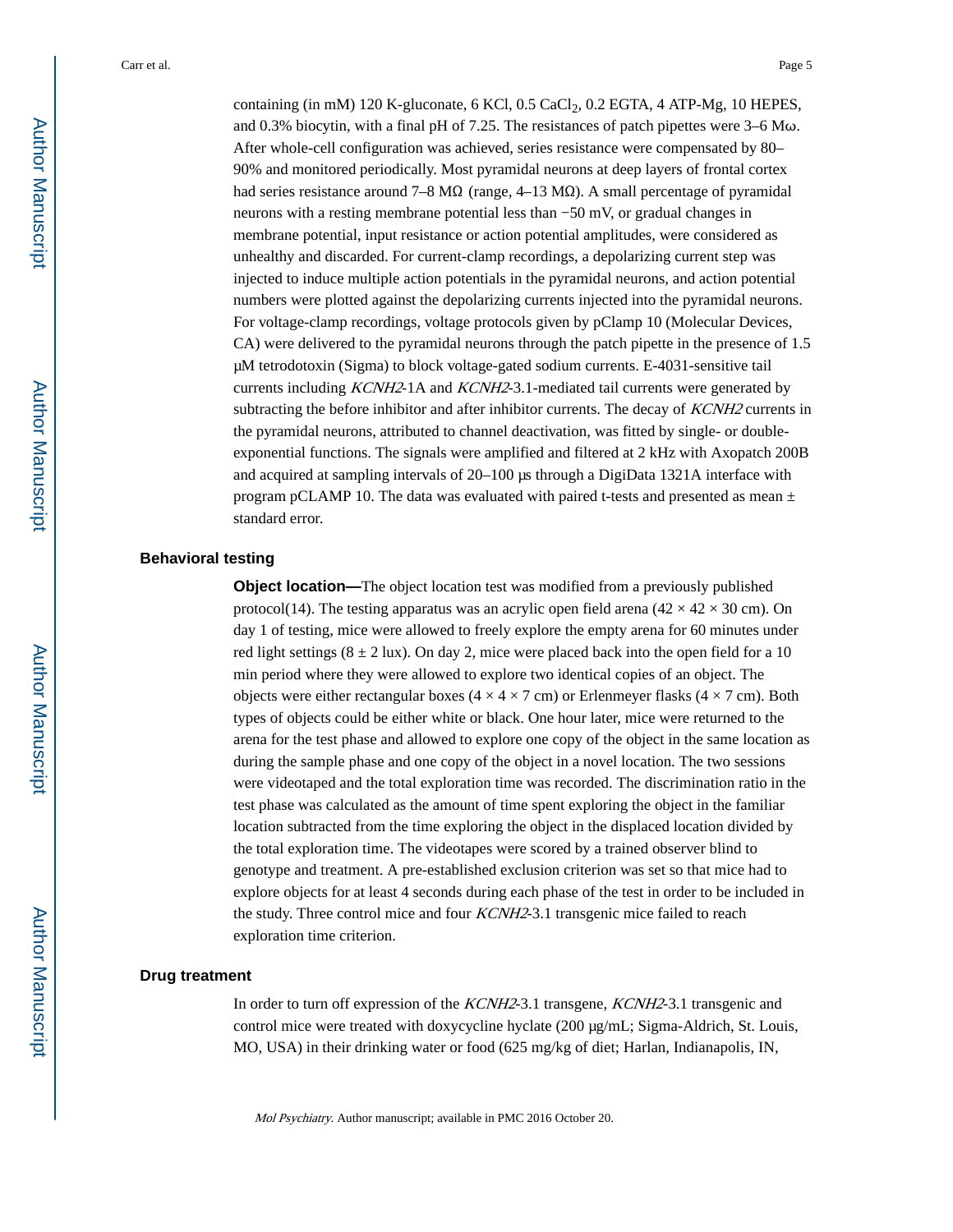USA) for a minimum of three weeks. Opaque water bottles were used and the water was changed every three days. Doxycycline-treated food was changed weekly.

#### **Statistical analyses**

Data are represented throughout as the mean  $\pm$  SEM and individual data points are biological replicates. Two sided T-tests and ANOVAs were used to analyze the data for the KCNH2-3.1 expression, object location, and electrophysiological experiments. Significance was set at a  $p$ -value  $< 0.05$ . Bonferroni's post hoc tests were used to determine differences between groups following ANOVAs. All data sets met the assumptions (e.g. normal distribution, etc.) of the statistical test used. No statistical methods were used to estimate sample size and no randomization procedure was used for group assignment.

## **Results**

#### **KCNH2-3.1 inducible expression in transgenic mice**

Figure 1a is a schematic of the construct used to produce the *KCNH2*-3.1 transgenic mice. This construct facilitates conditional expression of the KCNH2-3.1 transgene under the control of the neuron-specific enolase promoter. Expression of the KCNH2-3.1 transgene can be regulated by tetracycline antibiotics, including doxycycline ("tet-off" system). We confirmed expression of KCNH2-3.1 mRNA in prefrontal cortex tissue of the double transgenic mice with RT-qPCR (Figure 1b). The control lanes show no KCNH2-3.1 mRNA in samples from mice that did not have both the KCNH2-3.1 and NSE-tTA transgenes, demonstrating that there was no endogenous KCNH2-3.1 expression or "leaky" KCNH2-3.1 transgene expression in the absence of the NSE-tTA promoter. In the KCNH2-3.1 lanes, genomic DNA contamination was not present, as there was no expression in the samples run without reverse transcriptase (RT−). The samples from mice expressing both transgenes run with reverse transcriptase (RT+) show a clear band corresponding to *KCNH2*-3.1 cDNA. Mouse β-actin was measured as a control. KCNH2-3.1 mRNA was present in the four brain regions sampled (cerebellum, prefrontal cortex, hippocampus, and striatum) (Figure 1c). We also tested whether chronic treatment with doxycycline could alter expression of the KCNH2-3.1 transgene (Figure 1d). We measured KCNH2-3.1 expression in homogenized prefrontal cortex tissue from mice treated with doxycycline for three weeks. As expected, control mice, those having only the NSE-tTA transgene, did not express the KCNH2-3.1 transgene. Doxycycline treatment produced a roughly 80% reduction in KCNH2-3.1 expression (Figure 1d). These data demonstrate the viability and controllability of the KCNH2-3.1 expression system employed in these experiments.

## **KCNH2-3.1 mice are viable, display no differences in locomotor activity, sensorimotor behavior, or fear conditioning compared to control mice**

General health, as previously described (15), was tested in adult mice. KCNH2-3.1 transgenic mice did not differ on measures of physical condition, motor reflexes, or home cage behavior (Supplementary Table 1). There were no differences in baseline open-field locomotor activity (Supplementary Figure 1). Sensorimotor gating, measured using the prepulse inhibition (PPI) test (Supplementary Figure 2), and fear conditioning (cued and contextual; Supplementary Figure 3) were normal in KCNH2-3.1 transgenic mice. These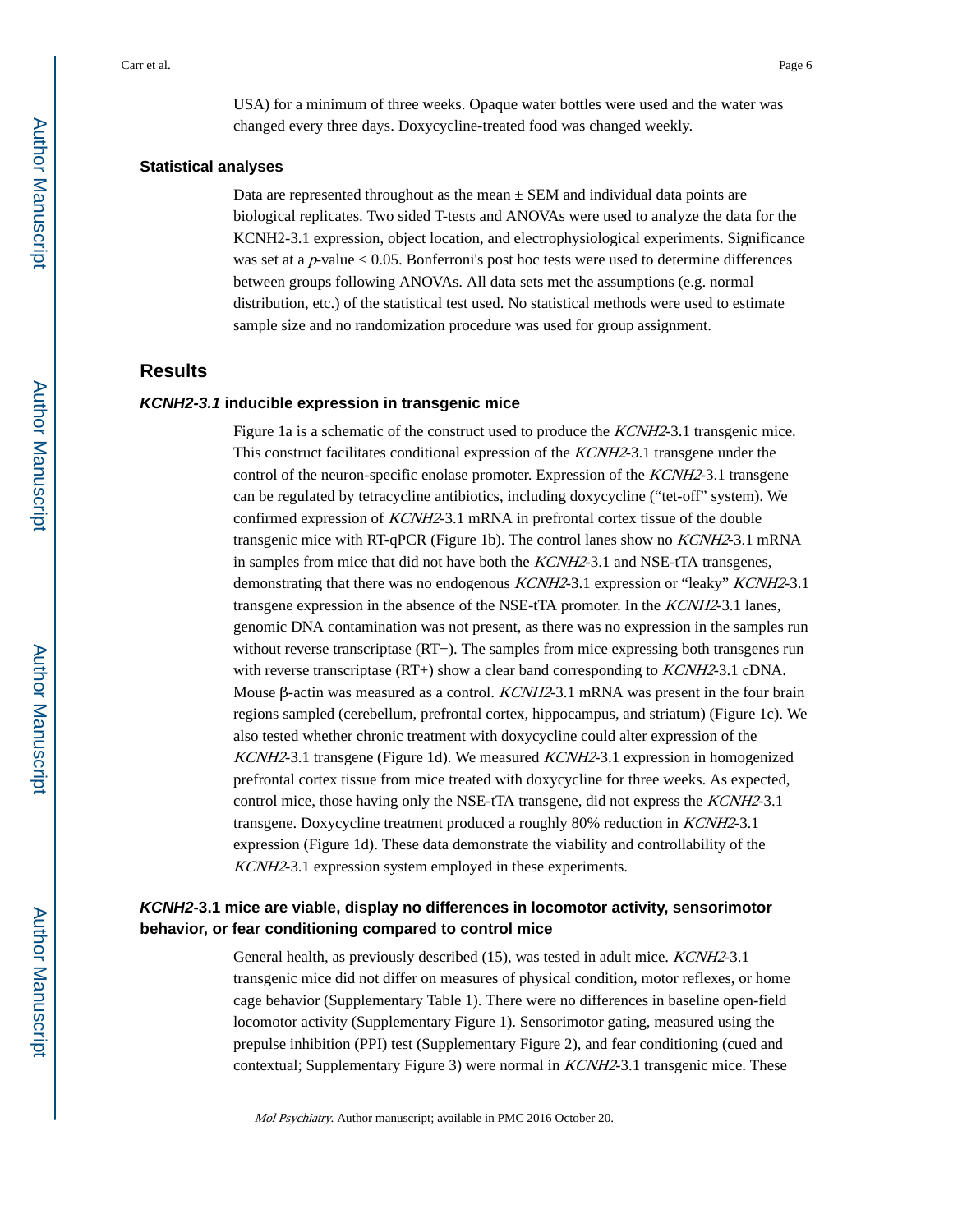data suggest that general physical and basic cognitive processes are intact in *KCNH2*-3.1 transgenic mice.

## **KCNH2-3.1 transgenic mice show impaired TBS-induced LTP and neuronal activity in the CA1 region of the hippocampus**

Humans with KCNH2 genotypes associated with increased brain levels of KCNH2-3.1 exhibit inefficient neural processing in the hippocampus (1). In order to test potentially analogous processes in the KCNH2-3.1 transgenic mice, we first measured neuronal activity in pyramidal cells in the CA1 region in slice preparations. Hippocampal slices from KCNH2-3.1 transgenic mice demonstrated impaired LTP amplitude compared to control mice. Figure 2a compares fEPSP recordings before LTP induction (black lines) and 60 minutes after LTP induction (red lines). The fEPSP amplitude was significantly lower in the KCNH2-3.1 transgenic mice. The complete time course following LTP induction showed that the difference at 60 minutes was due to rapid decay of the induction effect (Figure 2b). The LTP deficit appears to be due to postsynaptic mechanisms because paired pulse facilitation is normal and field EPSP magnitude is significantly lower in KCNH2-3.1 transgenic mice across multiple stimulus intensities (Figure 2c and 2d). These results indicate that KCNH2-3.1 transgenic mice have impaired hippocampal synaptic plasticity that may affect CA1-dependent information processing.

## **KCNH2-3.1 expression is associated with decreased dendritic spine density in the CA1 region of the hippocampus**

One potential substrate for the electrophysiological deficits in the KCNH2-3.1 transgenic mice could be alterations in synapse structure. Analyses of dendritic spines in CA1 of adult mice showed that KCNH2-3.1 transgenic mice have significantly fewer mushroom-shaped and stubby spines with no change in the number of filopodia (Supplementary Figure 4). These data suggest a decrease in mature synapses in adult KCNH2-3.1 transgenic mice compared to their littermate controls.

#### **KCNH2-3.1 transgenic mice have impaired hippocampal-dependent memory**

Based on their abnormal hippocampal morphology and neuronal activity, we next investigated hippocampal-dependent cognitive function in *KCNH2-3.1* transgenic mice. The object location task is a one-trial learning paradigm in which mice recognize a change in the orientation of objects within a familiar environment. Mice generally spend more time exploring displaced objects as a measure of recognition memory. The object location task is specifically dependent on intact hippocampal function(16). Studies comparing the control littermates to wild-type C57BL/6J mice showed normal object location performance in the control mice (Supplementary Figure 5a). There was no difference in the amount of time KCNH2-3.1 transgenic mice spent exploring the displaced object compared to the object in the familiar location, indicating a complete lack of recognition in this task. The apparent recognition deficit was not due to any change in total exploration as the difference in exploration time between *KCNH2-3.1* transgenic mice and their littermate controls was not significant (Figure 3b). In order to confirm that the object location deficit was due to KCNH2-3.1 expression and not non-specific effects due to the location of transgene insertion, we tested a second, independent line of KCNH2-3.1 mice in the object location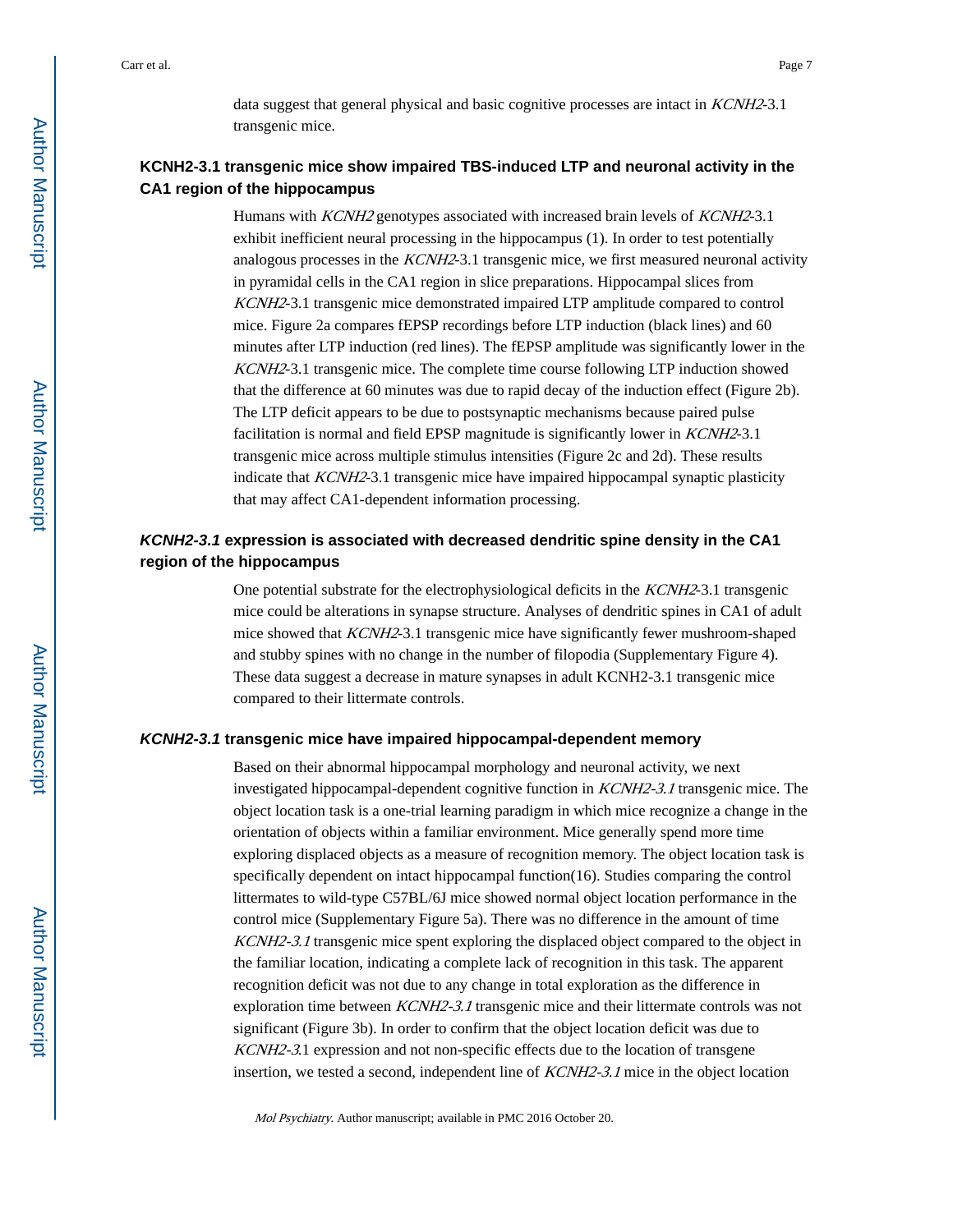task. This second KCNH2-3.1 line also exhibited significant impairment in object location recognition (Supplementary Figure 5c).

Interestingly, this object location deficit did not generalize to other object recognition tasks. KCNH2-3.1 mice showed normal recognition in the novel object recognition task and the temporal order object recognition task. (Supplementary Figure 6 and 7)(14, 16). Moreover, the deficit in the object location task did not generalize to other hippocampal-dependent memory tasks. *KCNH2-3.1* transgenic mice performed normally in the Barnes maze and showed normal trace fear conditioning (Supplementary Figures 8 and 9), suggesting the cognitive deficits exhibited by KCNH2-3.1 transgenic mice are not representative of global hippocampal dysfunction, but are context dependent. Further, the ongoing effects of KCNH2-3.1 expression during adulthood appeared to underlie the object location and LTP deficits as treatment with doxycycline reversed both phenotypes in KCNH2-3.1 transgenic mice without affecting the performance of control mice (Figure 3c–d).

#### **KCNH2-3.1 expression alters neuronal firing in the PFC**

Humans with genetically predicted increases in brain expression of KCNH2-3.1 in the hippocampus also had increases in the ratio of *KCNH2*-3.1 to the full-length isoform in the PFC, suggesting potential disruption of the heterodimer composition of hERG channels in the region(17). The modified expression pattern was associated with inefficient processing within the PFC during the N-back working memory task measured with fMRI. Additionally, transfection of KCNH2-3.1 into rat cortical neurons resulted in an increase in the firing rate and faster ERG channel deactivation kinetics than found in neurons only expressing the fulllength isoform(1). We found a remarkably similar phenotype in PFC slices taken from the KCNH2-3.1 transgenic mice. In Figure 4a, we identified a current sensitive to attenuation by the ERG channel blocker E-4031 in both KCNH2-3.1 transgenic mice and their littermate controls. KCNH2-3.1 transgenic mice show lower values for both the  $\tau$ 1 (lower) and  $\tau$ 2 (upper) deactivation constants indicative of the relatively fast deactivation properties of the KCNH2-3.1 isoform (Figure 4b). Faster deactivation in the KCNH2-3.1 transgenic mice translated into an increase in the firing rate for neurons in the PFC, a finding also strikingly similar to that reported previously in primary cortical neuron culture experiments (Figure 4c and  $d(1)$ . The changes in neuronal activity caused by *KCNH2*-3.1 expression within the PFC could underlie functional modifications in PFC-dependent behavior.

## **KCNH2-3.1 mice exhibit impaired spatial working memory in a PFC-dependent T-maze task**

We next tested *KCNH2*-3.1 transgenic mice in the discrete paired-trial variable-delay Tmaze task. This version of the T-maze requires intact signaling within the PFC for normal performance (18, 19). KCNH2-3.1 transgenic mice were able to learn the non-match to sample rule in the same number of training sessions as the control mice (Supplementary Figure 10a). Moreover, there was no difference in the number of mice that reached criterion before the 20-day cutoff as two mice from each genotype failed to reach the accuracy threshold during training. During the variable intra-trial delay portion of the task, both genotypes showed a significant decrease in performance as the delay period increased (Supplementary Figure 10b). However, there was a significant difference between genotypes on 4-s delay trials as KCNH2-3.1 transgenic mice were less accurate compared to control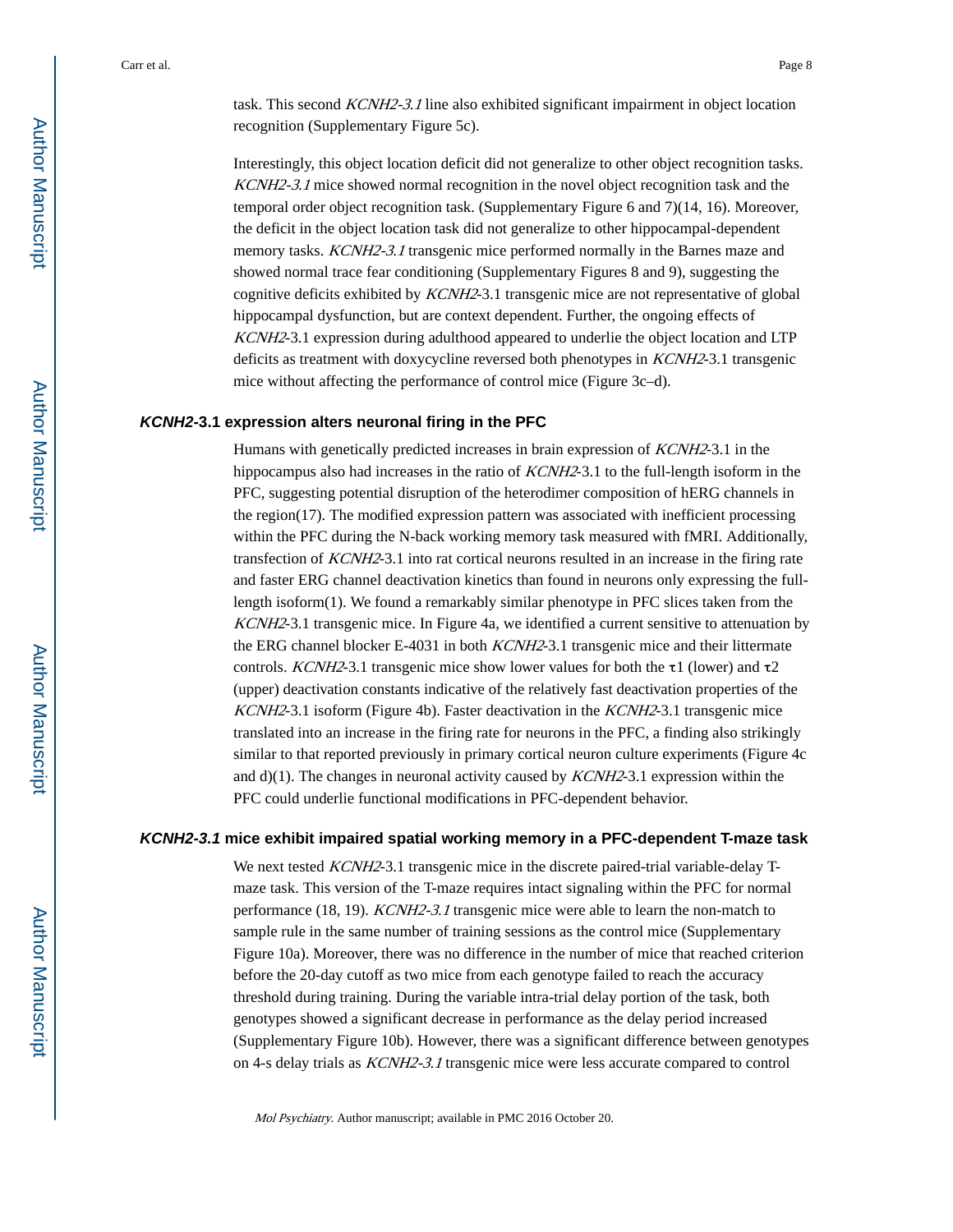mice. These data suggest impaired working memory at a delay interval thought to be dependent on intact prefrontal cortex function (15, 19, 20).

## **Hippocampal-dependent functional deficits in adult KCNH2-3.1 transgenic mice are not present in juveniles**

Because the diagnostic symptoms of schizophrenia generally present during early adulthood, it has been hypothesized that early developmental antecedents may interact with developmental changes in the brain later in life to precipitate the emergence of the illness phenotype (21). We thus decided to investigate the functional consequences of KCNH2-3.1 expression during the prepubertal juvenile stage of development. Figure 5a shows representative control and KCNH2-3.1 transgenic mouse recording traces taken from the CA1 region of the hippocampus with strikingly similar profiles. In contrast to their adult counterparts, KCNH2-3.1 transgenic mice showed no difference compared to littermate controls on measures of TBS-LTP or fEPSP amplitude (Figure 5b and c). In agreement with the adult data, there was no difference in paired-pulse facilitation (Figure 5d). These data indicate that the LTP alterations seen in adult KCNH2-3.1 transgenic mice are emergent phenomena that develop later in neural development.

We next investigated if there were any behavioral differences between juvenile and adult KCNH2-3.1 transgenic mice that correlated with the effects in CA1 function. In the object location test, where adult transgenic mice had significant deficits in recognizing the displaced object, juvenile transgenic mice showed no differences compared to their control littermates (Figure 5e).

## **Discussion**

Animal models of genetic risk for the cognitive deficits associated with schizophrenia can serve as valuable platforms for studying the pathophysiology and potential treatment of the disorder(22). Here we report the characterization and functional validation of a mouse model of increased expression of the KCNH2-3.1 isoform of the hERG channel and cognitive dysfunction. Polymorphisms in the KCNH2 gene associated with increased expression of the KCNH2-3.1 isoform in humans are related to altered cognitive function and cortical physiology in patients with schizophrenia(1). We created transgenic mice that express the KCNH2-3.1 isoform in brain and describe physiological, structural, and cognitive characteristics that instantiate these mice as a model system for exploring aspects of the molecular biology of cognitive dysfunction associated with schizophrenia.

The hippocampus shows significant molecular and functional alterations in patients with schizophrenia (reviewed in (23, 24)). Specifically, post-mortem analysis and imaging studies find that hippocampal volume is decreased in patients with schizophrenia( $25-27$ ), who also are impaired in hippocampal-dependent tasks(28, 29). KCNH2-3.1 transgenic mice show some analogous morphological and functional features. Decreased spine density and formation of mushroom spines implicate a structural component to the physiological and behavioral associations seen in these mice (30). Interestingly, the behavioral deficits in hippocampal-dependent tasks seen in the *KCNH2*-3.1 transgenic mice were fairly selective. The mice were only impaired in the object location task while performance was largely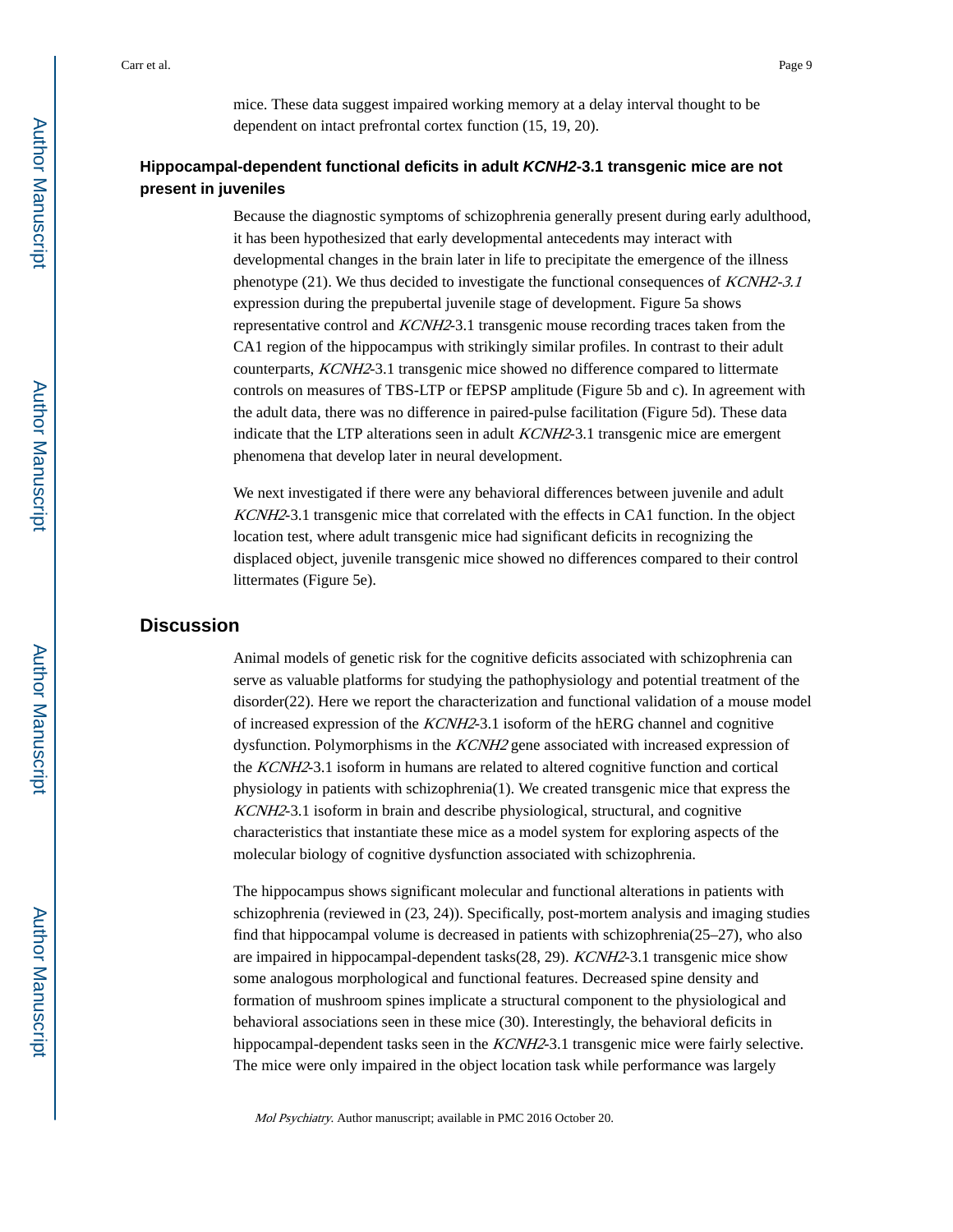intact in the Barnes maze, temporal order object recognition, contextual fear conditioning, and trace fear conditioning. Additionally, performance was normal in the novel object recognition task, which is dependent on the perirhinal cortex, a perihippocampal structure(14, 31, 32). The general lack of impairment in hippocampal-dependent tasks was surprising given the abnormal firing activity and impaired TBS-LTP within CA1, a region implicated in these behaviors (33, 34). Our behavioral findings suggest that meaningful information processing still occurs in the CA1 region of KCNH2-3.1 transgenic mice despite an almost complete lack of TBS-LTP. This is in line with previous data showing that mice with similar impairments in TBS-LTP and the object location test show relatively normal performance in the Morris water maze and contextual fear conditioning (35). These data support a framework of context-dependent segregation among so-called hippocampaldependent tasks. One hypothesis is that TBS-LTP is required for the identification of subtle differences in contextual orientation, similar to the discriminations required in the object location test, while hippocampal-dependent temporal discriminations and spatial reference memory are less perturbed by the loss of TBS-LTP.

Interestingly, juvenile KCNH2-3.1 transgenic mice did not exhibit the alterations in hippocampal function seen in adult mice, suggesting a possible developmental trajectory to the phenotype. Analogous delayed emergence of behavioral phenotypes has been described for other developmental models associated with schizophrenia (36–39). In this context it is noteworthy that reducing expression of the *KCNH2*-3.1 transgene following treatment with doxycycline reverses the deficit in the object location task and the deficit in hippocampal LTP. These findings suggest that sub-chronic or acute modulation of hERG channel function during adult life may be a viable strategy for improving the cognitive impairment associated with *KCNH2* risk factors.

Along with the hippocampus, the PFC is a region thought to be critically involved in the dysfunction present in schizophrenia(40). KCNH2-3.1 expression produces impairments in the PFC analogous in some respects to those produced in the hippocampus. Alterations in neuronal firing in the PFC have been shown to impair multiple cognitive domains, including working memory (41–43). PFC neurons of *KCNH2*-3.1 transgenic mice had a higher basal firing rate and faster hERG channel deactivation kinetics compared to their control littermates. These observations were similar to those previously described in primary neuronal culture and Chinese hamster ovary CHO cells after overexpression of KCNH2-3.1(1, 44). These modifications in neuronal activity have a potentially large effect on neuronal synchronization and specific oscillations that are critical for normal brain function (45–47). Our data indicate that *KCNH2*-3.1 transgenic mice have slight deficits in a PFC-dependent working memory T-maze task only with a short 4-second interval delay, again suggesting selective and subtle deficits in frontal lobe functions.

Despite these apparent deficits in hippocampal and PFC functioning, the behavioral phenotype present in KCNH2-3.1 transgenic mice appeared more subtle than would be expected in a comprehensive model of cognitive dysfunction relevant to schizophrenia(48). However, we propose that the KCNH2-3.1 transgenic mouse is a model of genetic risk for cognitive dysfunction in schizophrenia. The intermediate behavioral profile of KCNH2-3.1 transgenic mice is very similar to cognitive deficits in people that carry validated genetic risk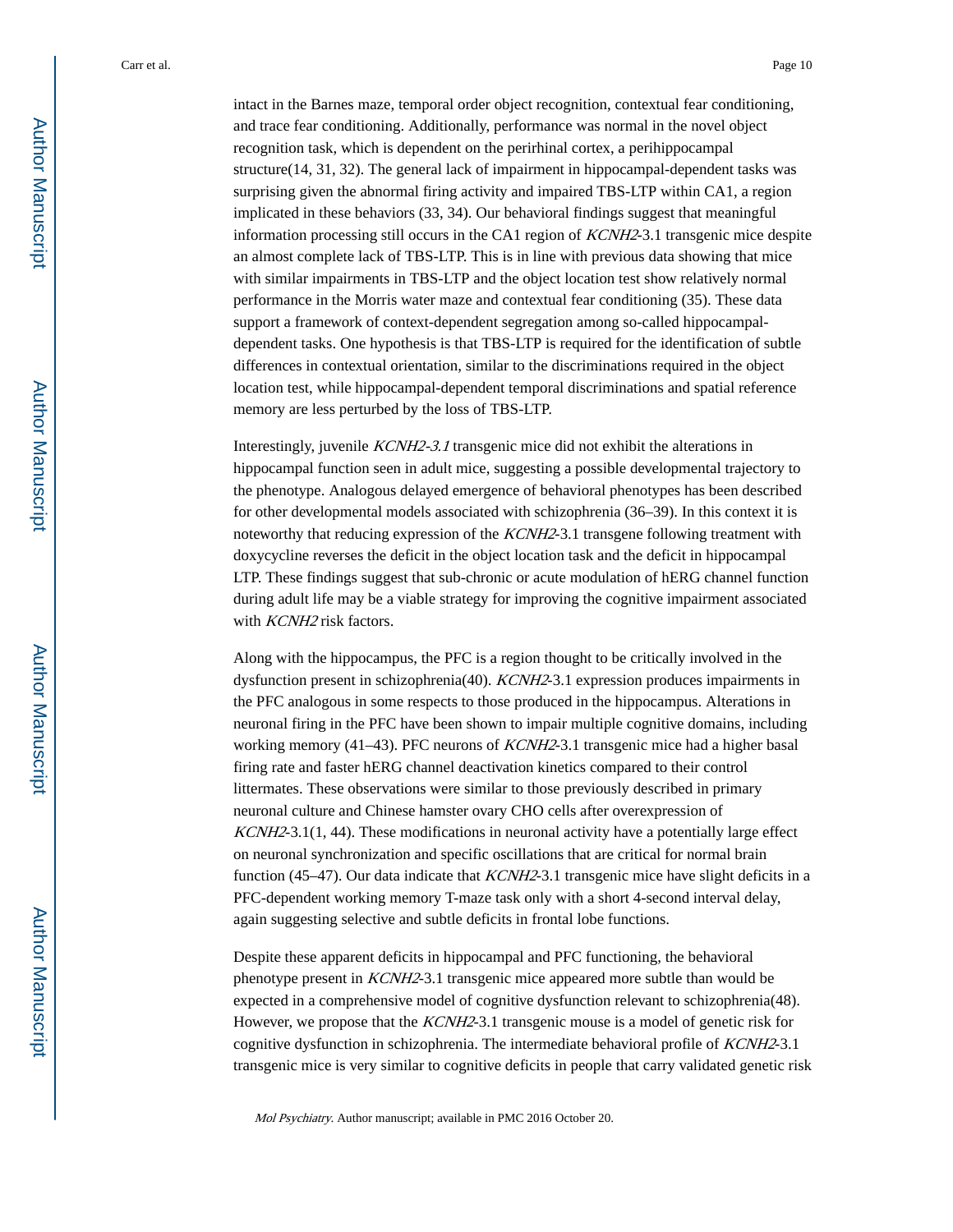factors, but do not have the full disorder(1). Moreover, it is unclear what cognitive deficits in a mouse model would best reproduce the cognitive deficits of schizophrenia, which themselves are complex and variable.

The prevailing hypothesis concerning the etiology of schizophrenia, and many other complex psychiatric disorders, is that genetic risk factors interact with environmental risk factors relatively early in development to cause the disorder(49). It is not known which combinations of how many risk factors directly lead to schizophrenia in individual patients. KCNH2-3.1 transgenic mice provide a potentially valuable platform for modeling environment risk factors that might interact with *KCNH2*-3.1 expression in the human population and also provide information on the neurobiology specific to its role as a potential risk factor. Finally, because hERG channels are targeted by almost all currently available antipsychotic drugs, and because KCNH2 genotype associated with increased brain expression of the 3.1 isoform predicts enhanced response to these clinical agents(13), the KNCH2-3.1 transgenic mouse is an appealing model to test new drugs that affect the activity of this brain-enriched potassium channel.

## **Supplementary Material**

Refer to Web version on PubMed Central for supplementary material.

## **Acknowledgments**

This work was funded by the Intramural Research Program of the National Institute of Mental Health to the Weinberger Lab, US National Institute of Mental Health grant R01MH101102, and the Lieber Institute for Brain Development.

## **References**

- 1. Huffaker SJ, Chen J, Nicodemus KK, Sambataro F, Yang F, Mattay V, et al. A primate-specific, brain isoform of KCNH2 affects cortical physiology, cognition, neuronal repolarization and risk of schizophrenia. Nat Med. 2009; 15(5):509–18. [PubMed: 19412172]
- 2. Hashimoto R, Ohi K, Yasuda Y, Fukumoto M, Yamamori H, Kamino K, et al. The KCNH2 gene is associated with neurocognition and the risk of schizophrenia. World J Biol Psychiatry. 2013; 14(2): 114–20. [PubMed: 21936766]
- 3. Atalar F, Acuner TT, Cine N, Oncu F, Yesilbursa D, Ozbek U, et al. Two four-marker haplotypes on 7q36.1 region indicate that the potassium channel gene HERG1 (KCNH2, Kv11.1) is related to schizophrenia: a case control study. Behav Brain Funct. 2010; 6:27. [PubMed: 20507645]
- 4. Trudeau MC, Warmke JW, Ganetzky B, Robertson GA. HERG, a human inward rectifier in the voltage-gated potassium channel family. Science. 1995; 269(5220):92–5. [PubMed: 7604285]
- 5. Trudeau MC, Warmke JW, Ganetzky B, Robertson GA. HERG sequence correction. Science. 1996; 272(5265):1087. [PubMed: 8638148]
- 6. Pessia M, Servettini I, Panichi R, Guasti L, Grassi S, Arcangeli A, et al. ERG voltage-gated K+ channels regulate excitability and discharge dynamics of the medial vestibular nucleus neurones. J Physiol. 2008; 586(Pt 20):4877–90. [PubMed: 18718985]
- 7. Ji H, Tucker KR, Putzier I, Huertas MA, Horn JP, Canavier CC, et al. Functional characterization of ether-à-go-go-related gene potassium channels in midbrain dopamine neurons - implications for a role in depolarization block. Eur J Neurosci. 2012; 36(7):2906–16. [PubMed: 22780096]
- 8. Fano S, Çalı kan G, Heinemann U. Differential effects of blockade of ERG channels on gamma oscillations and excitability in rat hippocampal slices. Eur J Neurosci. 2012; 36(12):3628–35. [PubMed: 23050739]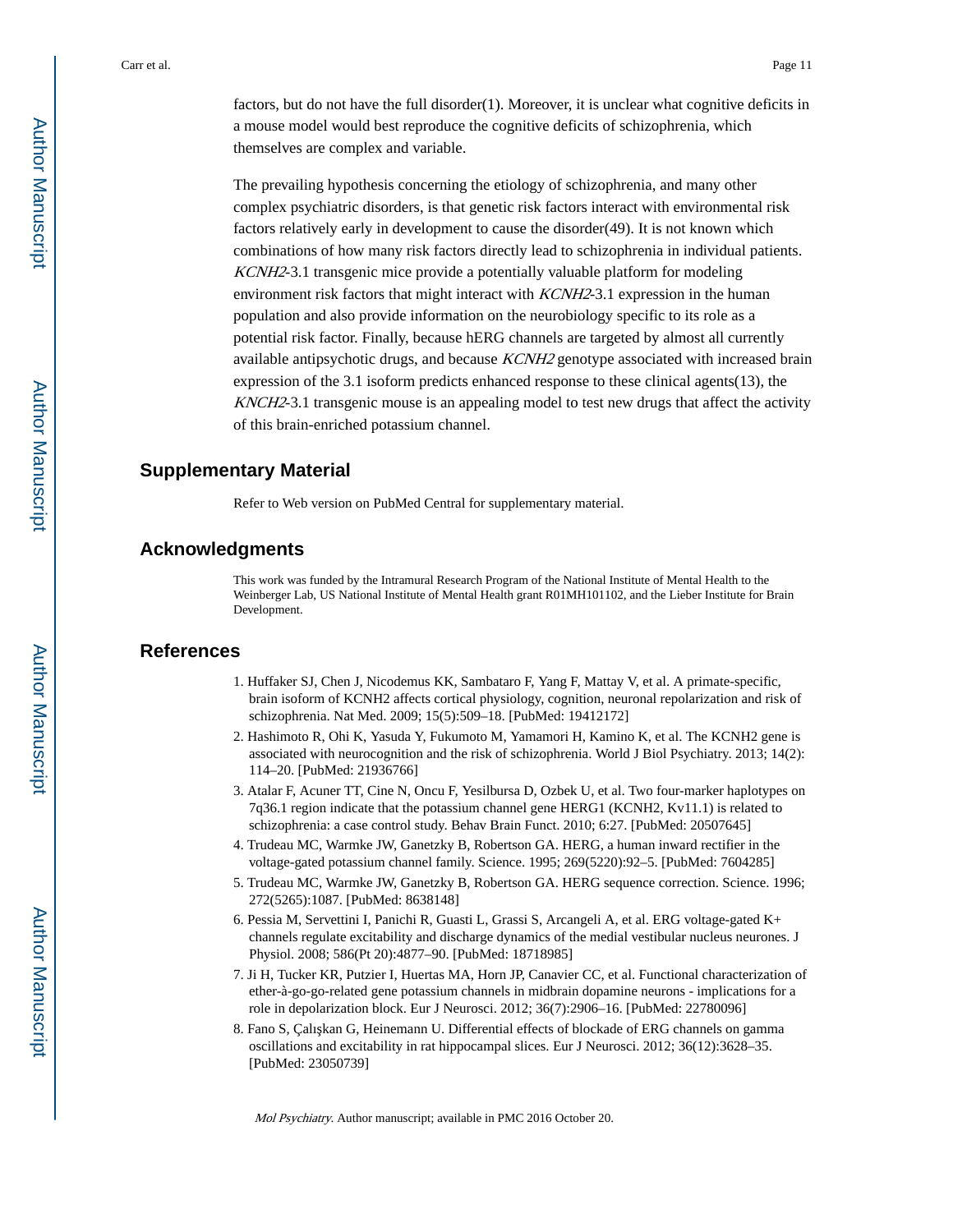- 9. Keefe RS, Harvey PD. Cognitive impairment in schizophrenia. Handb Exp Pharmacol. 2012; (213): 11–37. [PubMed: 23027411]
- 10. Green MF, Kern RS, Braff DL, Mintz J. Neurocognitive deficits and functional outcome in schizophrenia: are we measuring the "right stuff"? Schizophr Bull. 2000; 26(1):119–36. [PubMed: 10755673]
- 11. Mowry BJ, Gratten J. The emerging spectrum of allelic variation in schizophrenia: current evidence and strategies for the identification and functional characterization of common and rare variants. Mol Psychiatry. 2013; 18(1):38–52. [PubMed: 22547114]
- 12. Svrakic DM, Zorumski CF, Svrakic NM, Zwir I, Cloninger CR. Risk architecture of schizophrenia: the role of epigenetics. Curr Opin Psychiatry. 2013; 26(2):188–95. [PubMed: 23318661]
- 13. Apud JA, Zhang F, Decot H, Bigos KL, Weinberger DR. Genetic variation in KCNH2 associated with expression in the brain of a unique hERG isoform modulates treatment response in patients with schizophrenia. Am J Psychiatry. 2012; 169(7):725–34. [PubMed: 22706279]
- 14. Barker GR, Bird F, Alexander V, Warburton EC. Recognition memory for objects, place, and temporal order: a disconnection analysis of the role of the medial prefrontal cortex and perirhinal cortex. J Neurosci. 2007; 27(11):2948–57. [PubMed: 17360918]
- 15. Papaleo F, Crawley JN, Song J, Lipska BK, Pickel J, Weinberger DR, et al. Genetic dissection of the role of catechol-O-methyltransferase in cognition and stress reactivity in mice. J Neurosci. 2008; 28(35):8709–23. [PubMed: 18753372]
- 16. Barker GR, Warburton EC. When is the hippocampus involved in recognition memory? J Neurosci. 2011; 31(29):10721–31. [PubMed: 21775615]
- 17. Shepard PD, Canavier CC, Levitan ES. Ether-a-go-go-related gene potassium channels: what's all the buzz about? Schizophr Bull. 2007; 33(6):1263–9. [PubMed: 17905786]
- 18. Aultman JM, Moghaddam B. Distinct contributions of glutamate and dopamine receptors to temporal aspects of rodent working memory using a clinically relevant task. Psychopharmacology (Berl). 2001; 153(3):353–64. [PubMed: 11271408]
- 19. Kellendonk C, Simpson EH, Polan HJ, Malleret G, Vronskaya S, Winiger V, et al. Transient and selective overexpression of dopamine D2 receptors in the striatum causes persistent abnormalities in prefrontal cortex functioning. Neuron. 2006; 49(4):603–15. [PubMed: 16476668]
- 20. Papaleo F, Yang F, Garcia S, Chen J, Lu B, Crawley JN, et al. Dysbindin-1 modulates prefrontal cortical activity and schizophrenia-like behaviors via dopamine/D2 pathways. Mol Psychiatry. 2012; 17(1):85–98. [PubMed: 20956979]
- 21. Weinberger DR. Implications of normal brain development for the pathogenesis of schizophrenia. Arch Gen Psychiatry. 1987; 44(7):660–9. [PubMed: 3606332]
- 22. Pratt J, Winchester C, Dawson N, Morris B. Advancing schizophrenia drug discovery: optimizing rodent models to bridge the translational gap. Nat Rev Drug Discov. 2012; 11(7):560–79. [PubMed: 22722532]
- 23. Shepherd AM, Laurens KR, Matheson SL, Carr VJ, Green MJ. Systematic meta-review and quality assessment of the structural brain alterations in schizophrenia. Neurosci Biobehav Rev. 2012; 36(4):1342–56. [PubMed: 22244985]
- 24. Adriano F, Caltagirone C, Spalletta G. Hippocampal volume reduction in first-episode and chronic schizophrenia: a review and meta-analysis. Neuroscientist. 2012; 18(2):180–200. [PubMed: 21531988]
- 25. Bogerts B, Meertz E, Schönfeldt-Bausch R. Basal ganglia and limbic system pathology in schizophrenia. A morphometric study of brain volume and shrinkage. Arch Gen Psychiatry. 1985; 42(8):784–91. [PubMed: 4015323]
- 26. Zierhut KC, Graßmann R, Kaufmann J, Steiner J, Bogerts B, Schiltz K. Hippocampal CA1 deformity is related to symptom severity and antipsychotic dosage in schizophrenia. Brain. 2013; 136(Pt 3):804–14. [PubMed: 23388407]
- 27. Goldman AL, Pezawas L, Mattay VS, Fischl B, Verchinski BA, Zoltick B, et al. Heritability of brain morphology related to schizophrenia: a large-scale automated magnetic resonance imaging segmentation study. Biol Psychiatry. 2008; 63(5):475–83. [PubMed: 17727823]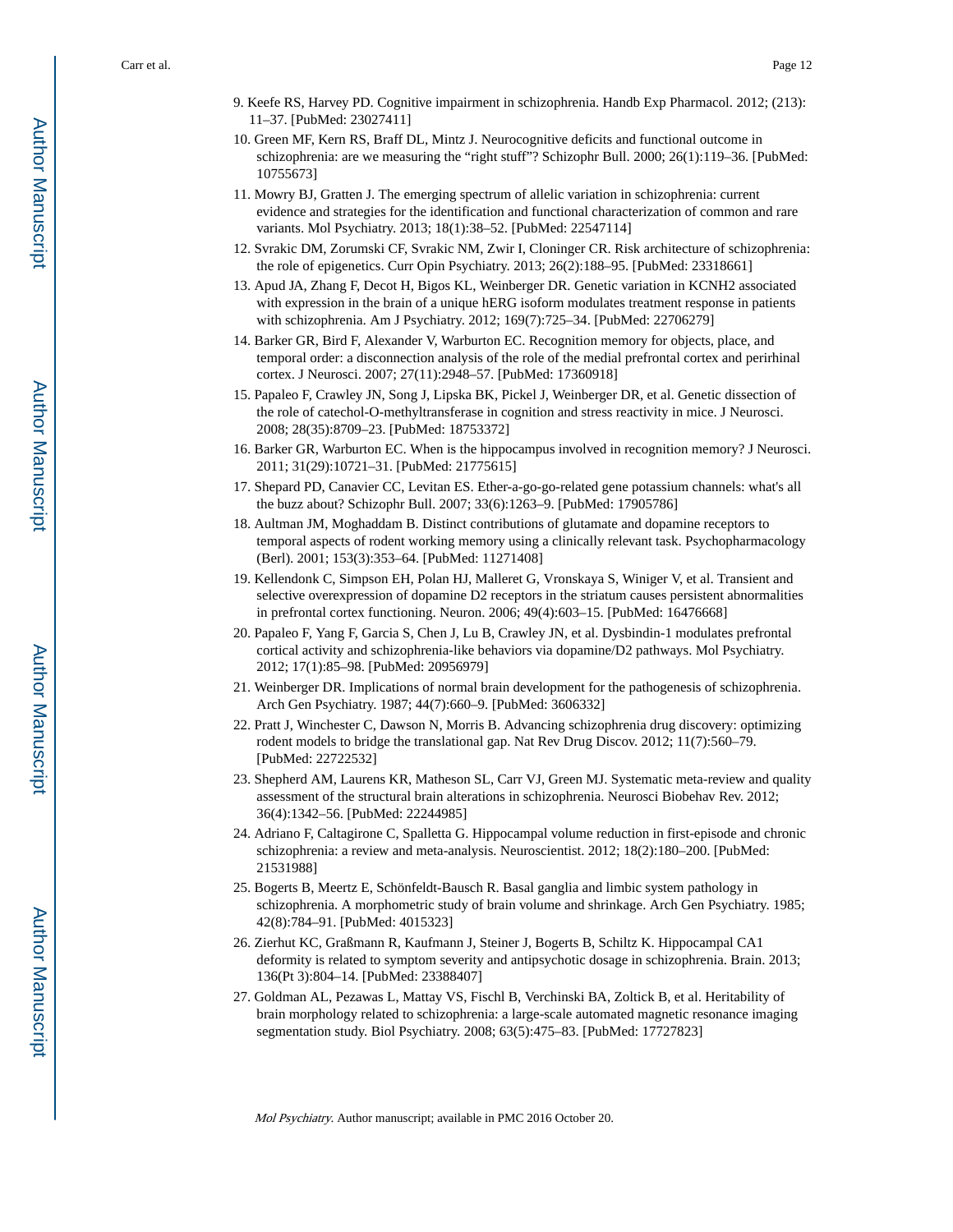- 28. Owens SF, Picchioni MM, Rijsdijk FV, Stahl D, Vassos E, Rodger AK, et al. Genetic overlap between episodic memory deficits and schizophrenia: results from the Maudsley Twin Study. Psychol Med. 2011; 41(3):521–32. [PubMed: 20459888]
- 29. Hanlon FM, Weisend MP, Hamilton DA, Jones AP, Thoma RJ, Huang M, et al. Impairment on the hippocampal-dependent virtual Morris water task in schizophrenia. Schizophr Res. 2006; 87(1-3): 67–80. [PubMed: 16844347]
- 30. Diano S, Farr SA, Benoit SC, McNay EC, da Silva I, Horvath B, et al. Ghrelin controls hippocampal spine synapse density and memory performance. Nat Neurosci. 2006; 9(3):381–8. [PubMed: 16491079]
- 31. Mumby DG, Pinel JP. Rhinal cortex lesions and object recognition in rats. Behav Neurosci. 1994; 108(1):11–8. [PubMed: 8192836]
- 32. Ennaceur A, Neave N, Aggleton JP. Neurotoxic lesions of the perirhinal cortex do not mimic the behavioural effects of fornix transection in the rat. Behav Brain Res. 1996; 80(1–2):9–25. [PubMed: 8905124]
- 33. Asrar S, Kaneko K, Takao K, Negandhi J, Matsui M, Shibasaki K, et al. DIP/WISH deficiency enhances synaptic function and performance in the Barnes maze. Mol Brain. 2011; 4:39. [PubMed: 22018352]
- 34. Huerta PT, Sun LD, Wilson MA, Tonegawa S. Formation of temporal memory requires NMDA receptors within CA1 pyramidal neurons. Neuron. 2000; 25(2):473–80. [PubMed: 10719900]
- 35. Skucas VA, Mathews IB, Yang J, Cheng Q, Treister A, Duffy AM, et al. Impairment of select forms of spatial memory and neurotrophin-dependent synaptic plasticity by deletion of glial aquaporin-4. J Neurosci. 2011; 31(17):6392–7. [PubMed: 21525279]
- 36. Lipska BK, Weinberger DR. To model a psychiatric disorder in animals: schizophrenia as a reality test. Neuropsychopharmacology. 2000; 23(3):223–39. [PubMed: 10942847]
- 37. Lee H, Dvorak D, Kao HY, Duffy Á , Scharfman HE, Fenton AA. Early cognitive experience prevents adult deficits in a neurodevelopmental schizophrenia model. Neuron. 2012; 75(4):714–24. [PubMed: 22920261]
- 38. Lodge DJ, Grace AA. Gestational methylazoxymethanol acetate administration: a developmental disruption model of schizophrenia. Behav Brain Res. 2009; 204(2):306–12. [PubMed: 19716984]
- 39. Pocivavsek A, Wu HQ, Elmer GI, Bruno JP, Schwarcz R. Pre- and postnatal exposure to kynurenine causes cognitive deficits in adulthood. Eur J Neurosci. 2012; 35(10):1605–12. [PubMed: 22515201]
- 40. Weinberger DR, Egan MF, Bertolino A, Callicott JH, Mattay VS, Lipska BK, et al. Prefrontal neurons and the genetics of schizophrenia. Biol Psychiatry. 2001; 50(11):825–44. [PubMed: 11743939]
- 41. Wang M, Gamo NJ, Yang Y, Jin LE, Wang XJ, Laubach M, et al. Neuronal basis of age-related working memory decline. Nature. 2011; 476(7359):210–3. [PubMed: 21796118]
- 42. Artchakov D, Tikhonravov D, Ma Y, Neuvonen T, Linnankoski I, Carlson S. Distracters impair and create working memory-related neuronal activity in the prefrontal cortex. Cereb Cortex. 2009; 19(11):2680–9. [PubMed: 19329569]
- 43. Wen L, Lu YS, Zhu XH, Li XM, Woo RS, Chen YJ, et al. Neuregulin 1 regulates pyramidal neuron activity via ErbB4 in parvalbumin-positive interneurons. Proc Natl Acad Sci U S A. 2010; 107(3): 1211–6. [PubMed: 20080551]
- 44. Heide J, Mann SA, Vandenberg JI. The schizophrenia-associated Kv11.1-3.1 isoform results in reduced current accumulation during repetitive brief depolarizations. PLOS One. 2012; 7(9)
- 45. Cardoso-Cruz H, Lima D, Galhardo V. Impaired spatial memory performance in a rat model of neuropathic pain is associated with reduced hippocampus-prefrontal cortex connectivity. J Neurosci. 2013; 33(6):2465–80. [PubMed: 23392675]
- 46. Howard MW, Rizzuto DS, Caplan JB, Madsen JR, Lisman J, Aschenbrenner-Scheibe R, et al. Gamma oscillations correlate with working memory load in humans. Cereb Cortex. 2003; 13(12): 1369–74. [PubMed: 14615302]
- 47. Tallon-Baudry C, Bertrand O, Peronnet F, Pernier J. Induced gamma-band activity during the delay of a visual short-term memory task in humans. J Neurosci. 1998; 18(11):4244–54. [PubMed: 9592102]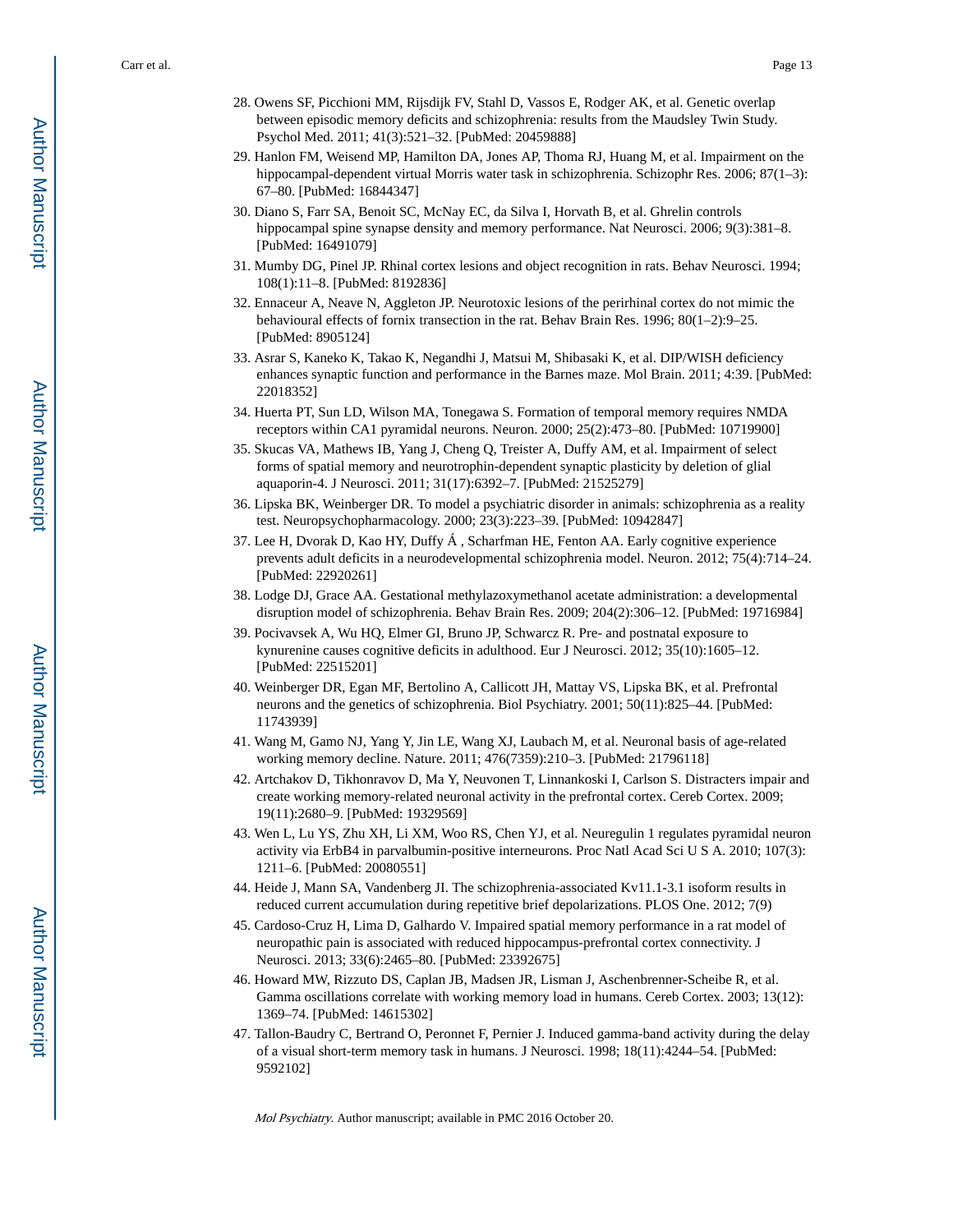- 48. Papaleo F, Lipska BK, Weinberger DR. Mouse models of genetic effects on cognition: relevance to schizophrenia. Neuropharmacology. 2012; 62(3):1204–20. [PubMed: 21557953]
- 49. Owen MJ. Implications of genetic findings for understanding schizophrenia. Schizophr Bull. 2012; 38(5):904–7. [PubMed: 22987847]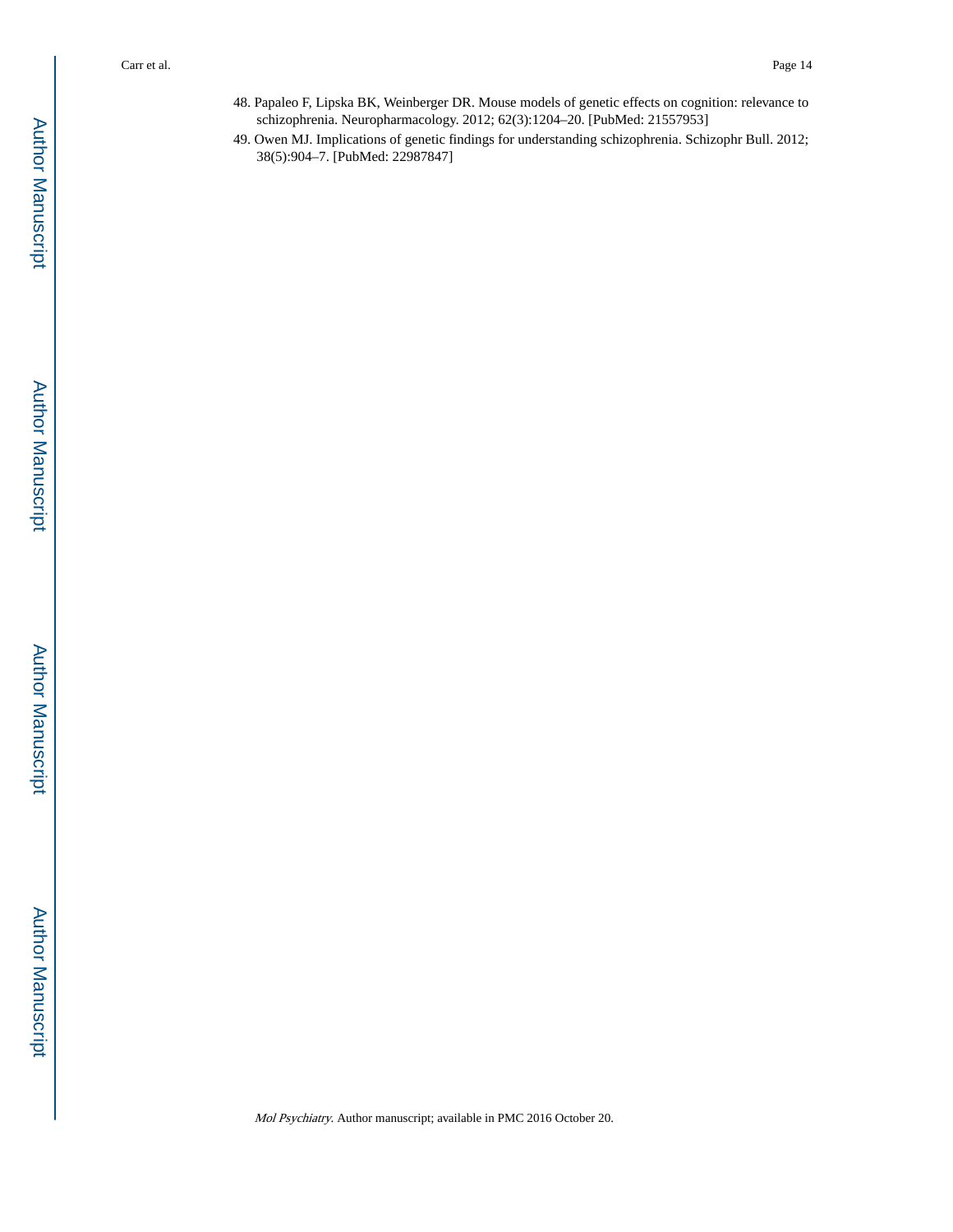

## **Figure 1.** *KCNH2-3.1* **transgene expression**

(a) A schematic of the  $KCMH2-3.1$  transgene construct. The tetracycline transactivator (tTA) is under the control of the neuron-specific enolase (NSE) promoter. The *KCNH2*-3.1 gene is under the control of the tetracycline-responsive promoter, TetOp. Administration of a tetracycline antibiotic turns off expression of the KCNH2-3.1 gene. (b) qRT-PCR data for KCNH2-3.1 mRNA taken from the prefrontal cortex. The four lanes on the left (control) are samples from mice that did not have both transgenes and thus were not expected to express KCNH2-3.1 mRNA. These lanes confirm that there is no endogenous expression of KCNH2-3.1 mRNA in mice and no "leaky" expression of KCNH2-3.1 mRNA without the NSE-tTA promoter. The four lanes on the right (*KCNH2*-3.1) are samples from mice that had both transgenes and would be expected to express KCNH2-3.1 mRNA. The first and third lanes show the expected bands corresponding to KCNH2-3.1 mRNA. The second and fourth lanes in this group do not have this band because of the absence of reverse transcriptase (RT−) meaning there was no genomic DNA contamination in the RNA samples. (c) Relative expression of *KCNH2*-3.1 mRNA in specific regions of the brain of KCNH2-3.1 transgenic mice measured by qRT-PCR.  $N = 5$ . Values are normalized to expression levels in the cerebellum. (d) KCNH2-3.1 expression in the PFC in mice treated with doxycycline. Doxycycline treatment significantly reduced the expression of *KCNH2*-3.1 in *KCNH2*-3.1 transgenic mice  $[t(10) = 1.88, p = 0.04]$ . n = 5/non-treated control;  $n = 5/non-treated KCNH2-3.1 transgenic; n = 3/treated control; n = 7/treated$ KCNH2-3.1 transgenic. \*  $p < 0.05$ . In panels c and d, data are represented as the mean  $\pm$ SEM.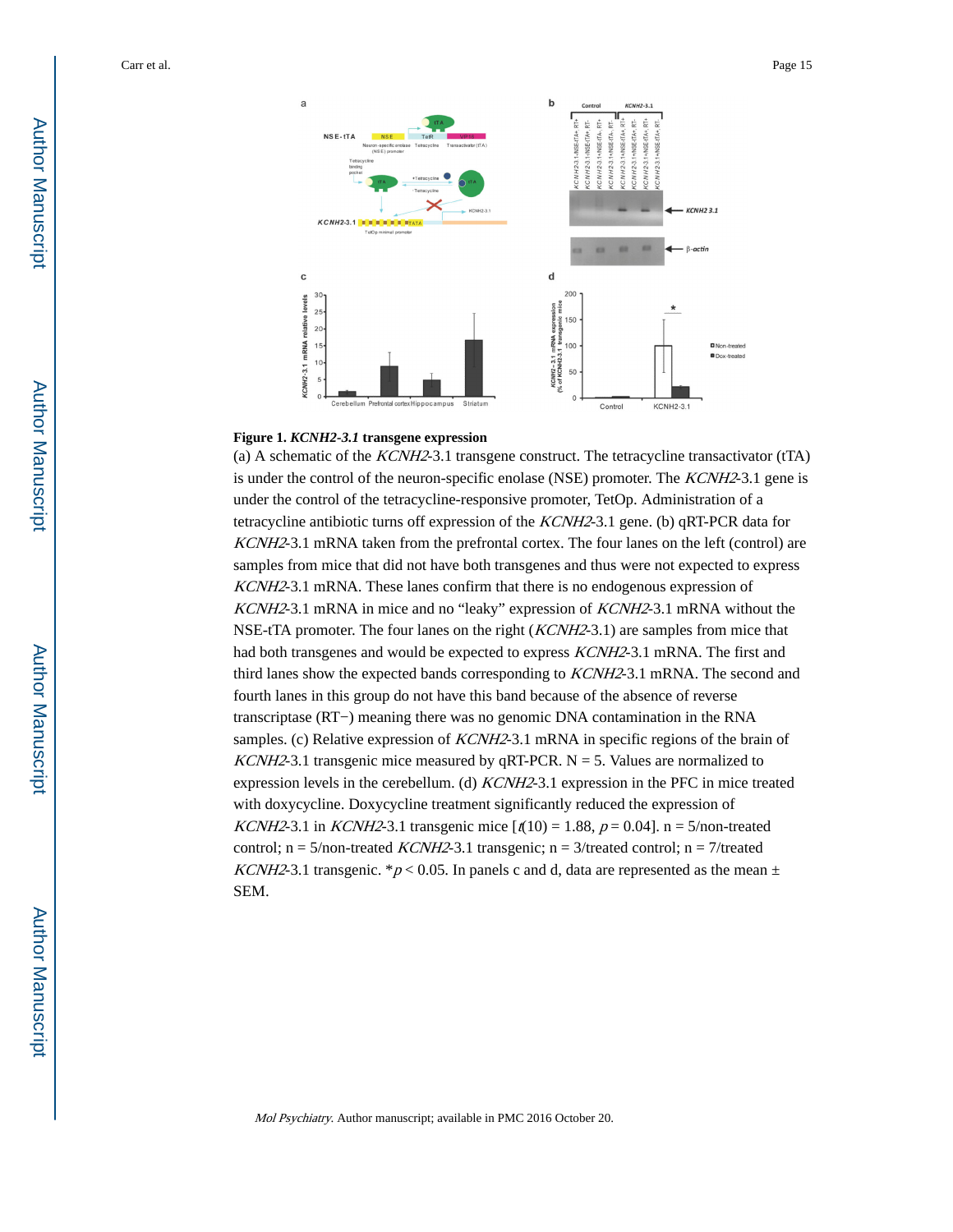



Slices from KCHN2-3.1 transgenic mice display impaired LTP. LTP was induced by TBS. (a) Example fEPSP recordings before (black lines) and 60 min after LTP induction (red lines). (b) Complete time courses are shown for the complete samples. TBS only induced a 133±10% potentiation in *KCHN2*-3.1 mice, whereas it induced a 171±11% potentiation in KCHN2-3.1 mice ( $p = 0.015$ , t-test). n = 6/control mice and n = 5/KCNH2-3.1. (c) Normal paired pulse facilitation (PPF) in young and adult KCHN2-3.1 mice. The ratios of the second and first EPSP slopes were calculated, and mean values are plotted against different inter-pulse intervals (IPI, 12.5 to 1600 msec).  $n = 4$ /control mice and  $n = 4$ /KCNH2-3.1. (d) Impaired basal synaptic transmission in adult KCHN2-3.1 mice. Input-output curves were generated by plotting the postsynaptic response (initial slope of fEPSP) as a function of the stimulation intensity.  $n = 4$ /control mice and  $n = 3/KCNH2-3.1$ . (e) In contrast to, TBS-LTP, HFS-LTP is normal in *KCNH2*-3.1 mice.  $n = 6$ /control mice and  $n = 6$ /*KCNH2*-3.1. Data are represented as the mean ± SEM.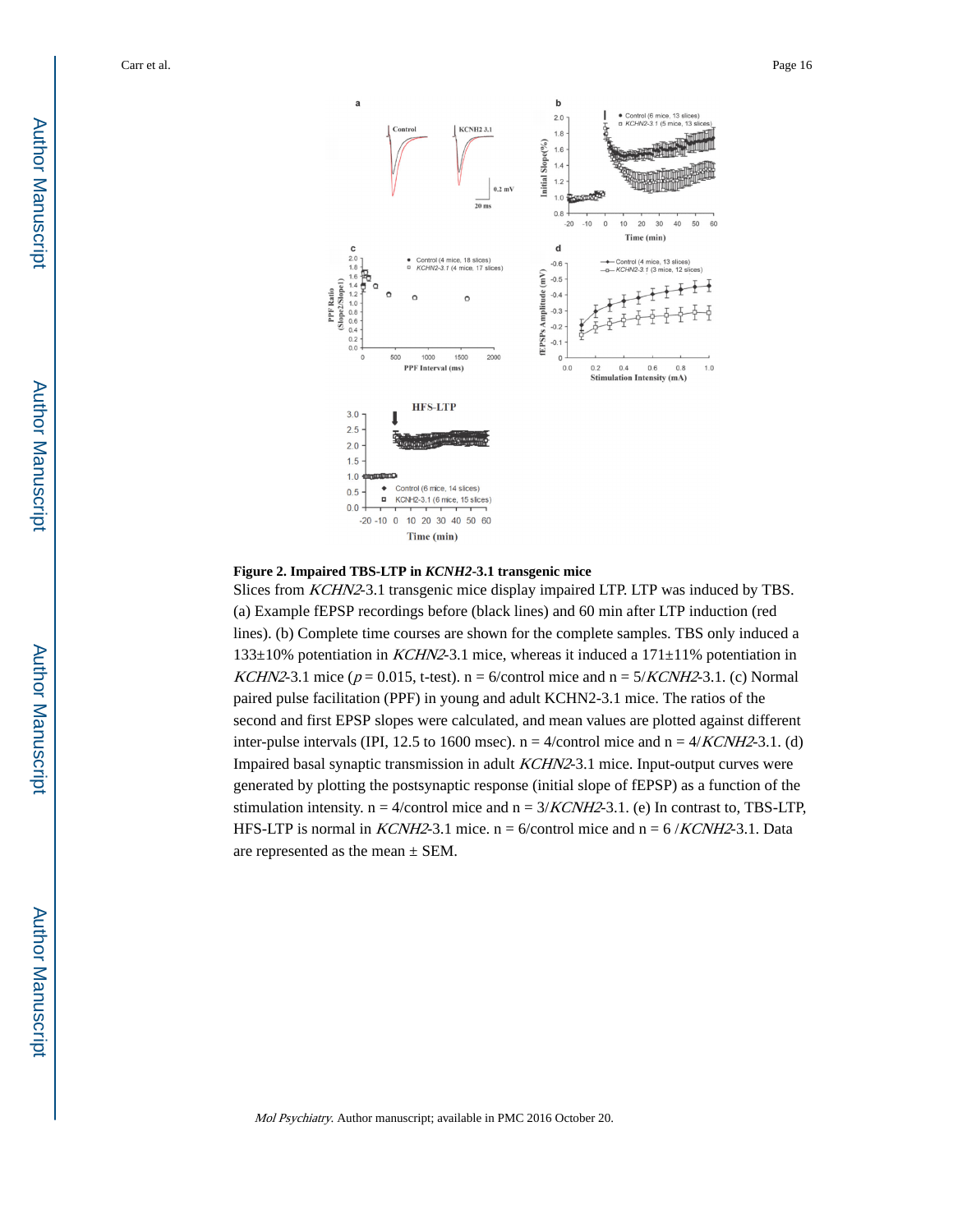

**Figure 3. Effects of** *KCNH2* **transgene expression on object location performance**

(a) Performance of control and KCNH2-3.1 transgenic mice in the object location task. Control mice demonstrated a significant preference for exploration of the displaced object  $\lceil t(14) = 2.29, p = 0.038$ . The control mice were significantly different from *KCNH2-3.1* transgenic mice  $\lbrack t(26) = 2.41, p = 0.023 \rbrack$ , which showed no preference  $\lbrack t(12) = 1.06, p =$ 0.306] for the displaced object. The discrimination ratio represented the time spent exploring the displaced object minus time spent exploring the object in the familiar location divided by the total exploration time. (b) There were no genotype differences in total exploration in either the sample  $\lceil t(26) = 0.81$ ,  $p = 0.425$  or test phase  $\lceil t(26) = 0.27$ ,  $p = 0.789$ . n = 15/ control and  $n = 13/KCNH2-3.1$  in panels a and b. (c) Treatment with doxycycline (200  $\mu$ g/mL) in the drinking water reversed the object location deficit in *KCNH2*-3.1 transgenic mice giving them a discrimination ratio not significantly different from control mice  $\left[\frac{t(10)}{10}\right]$ 0.36,  $p = 0.73$ ]. n = 5/control and n = 7/KCNH2-3.1 (d) TBS-LTP is comparable between dox-treated KCNH2-3.1 transgenic, dox-treated control, and untreated control mice  $(147\pm9\%), 151\pm10\%, 147\pm6\%$  at 50–60 min, respectively). Data are represented as the mean  $\pm$  SEM.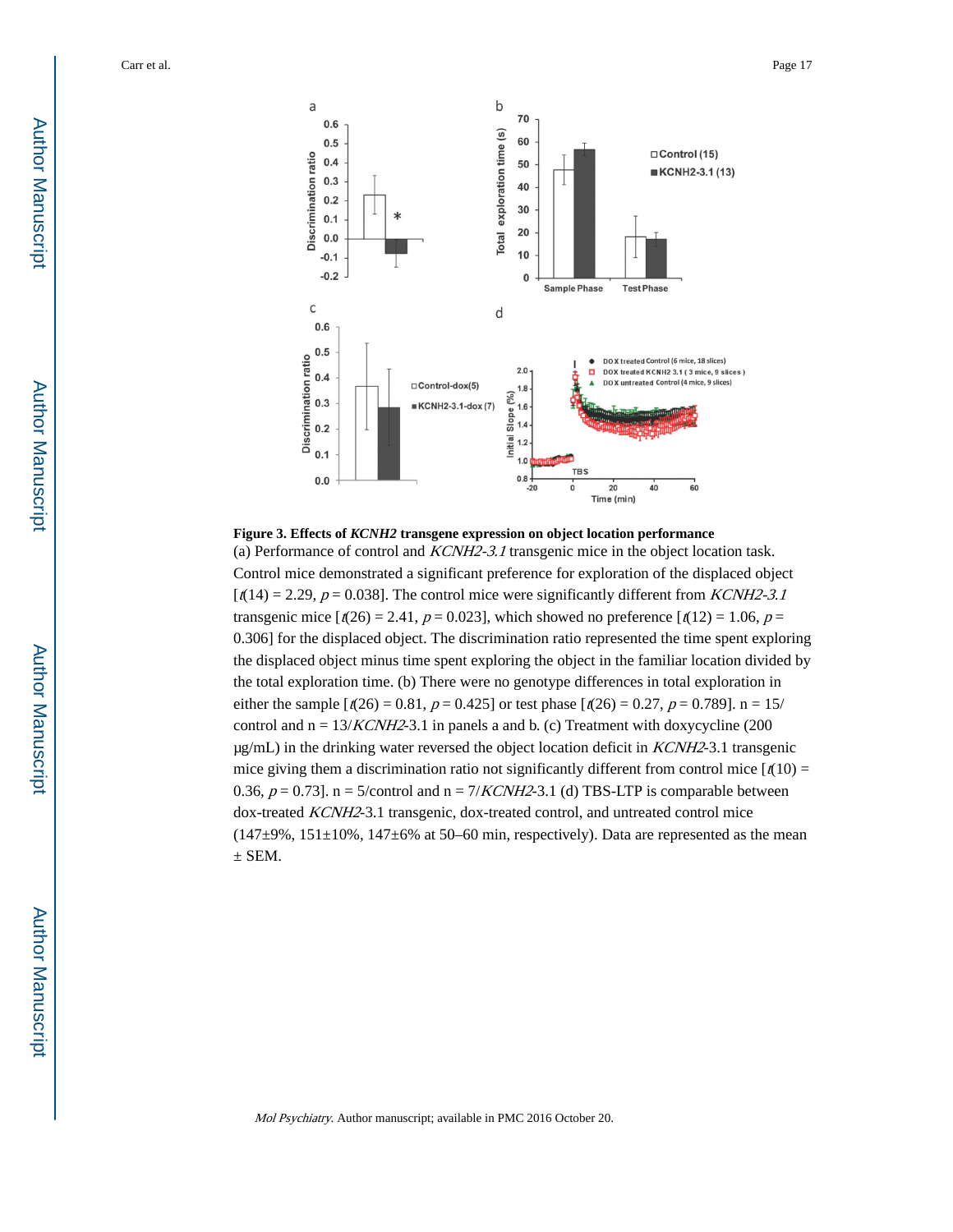

#### **Figure 4. Increased firing rate in PFC pyramidal neurons**

(a) Representative KCNH2-mediated tail currents in control and KCNH2-3.1 transgenic mice neurons in cortical slices before and after application of E4031. Top plot diagrams the voltage protocol. Tail currents evoked by voltage pulses (1 s) to potentials between −120 mV and −70 mV in 10-mV increments, following steps (6 s) to 80 mV. Traces represent tail currents of pyramidal neurons in both control and KCNH2-3.1 mice, respectively. Bottom plot represents E-4031–sensitive current generated by subtracting the before inhibitor and after inhibitor currents. (b) Semilogarithmic plot of deactivation time constants of neurons in slice. The bottom plots are for  $\tau$ 1 and the top plots are for  $\tau$ 2. There was a significant increase in  $\tau$ 1 [ $F(5, 65) = 5.29$ ,  $p < 0.001$ ] as the repolarizing voltage increased. Neurons from *KCNH2*-3.1 transgenic mice had significantly lower  $\tau$ 1 [ $R$ 1, 13) = 23.97,  $p < 0.001$ ] and  $\tau^2$  [ $F(1, 13) = 32.09$ ,  $p < 0.001$ ] values across repolarizing voltages. n = 4/control and n  $= 3/KCNH2-3.1$ . (c) Representative trace showing the higher firing rate of a neuron from a KCNH2-3.1 transgenic mouse (bottom trace) compared to a control mouse (top trace) during injection of 250 pA current. (d) mPFC neurons from KCNH2-3.1 transgenic mice produced more action potentials in response to current injections. Both genotypes showed increased firing rates in response to increased current injections  $[R8, 224] = 218.31, p < 0.001$ . Neurons from KCNH2-3.1 transgenic mice had significantly higher firing rates across all stimulation levels  $[F(1, 28) = 8.65, p = 0.006]$  without a specific genotype X current amplitude interaction  $[*R*8, 224) = 1.32, *p* < 0.234$ . n = 5/control and n = 4/*KCNH2*-3.1. Data are represented as the mean  $\pm$  SEM.